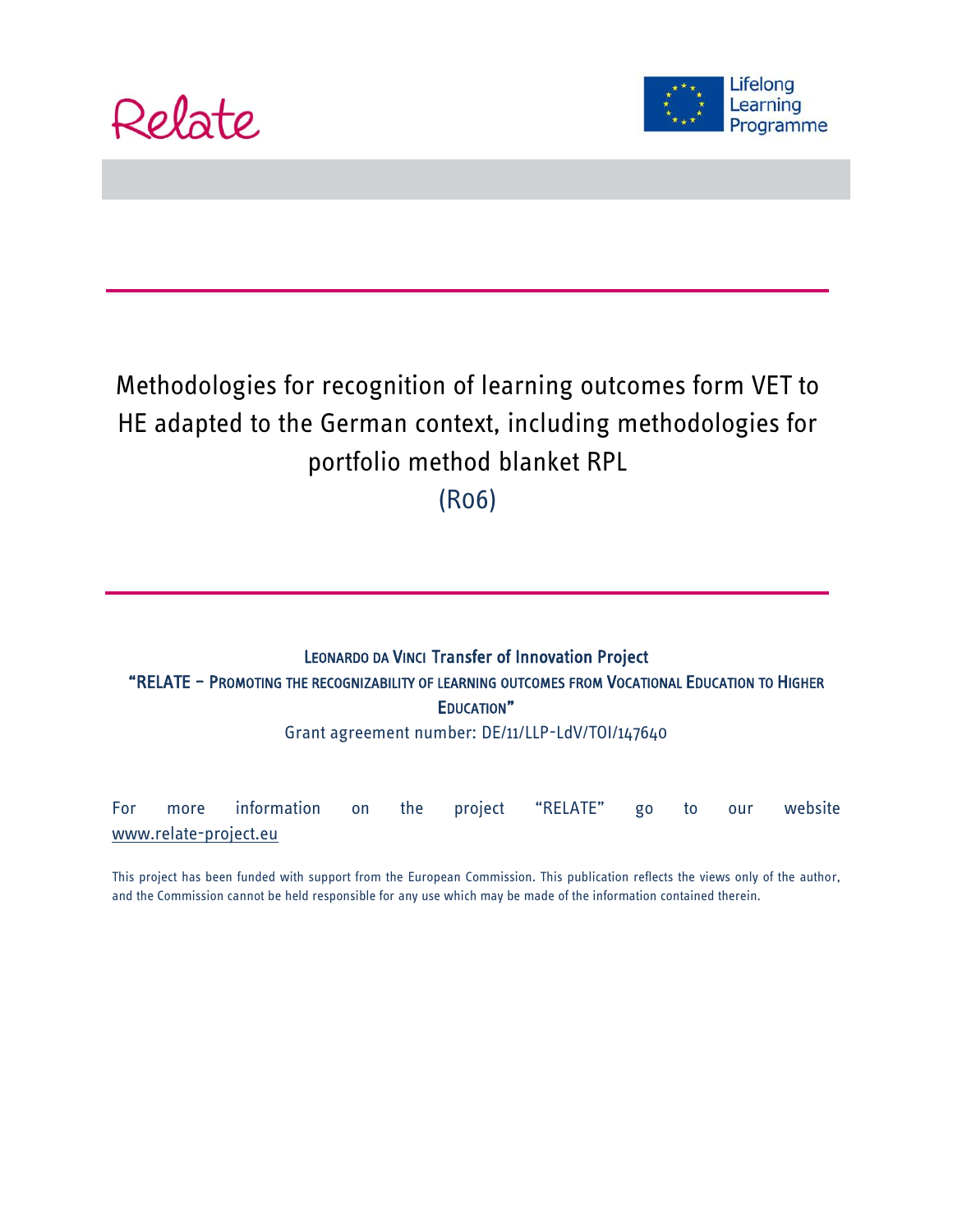

## **Contents**

| $\mathbf{1}$ | Situation of the extra-occupational study programs and the possibility and present procedure |  |  |
|--------------|----------------------------------------------------------------------------------------------|--|--|
|              |                                                                                              |  |  |
|              |                                                                                              |  |  |
|              |                                                                                              |  |  |

4 [Using Simulation pedagogy as method of recognition of competences acquired in the VET....](#page-17-0) 18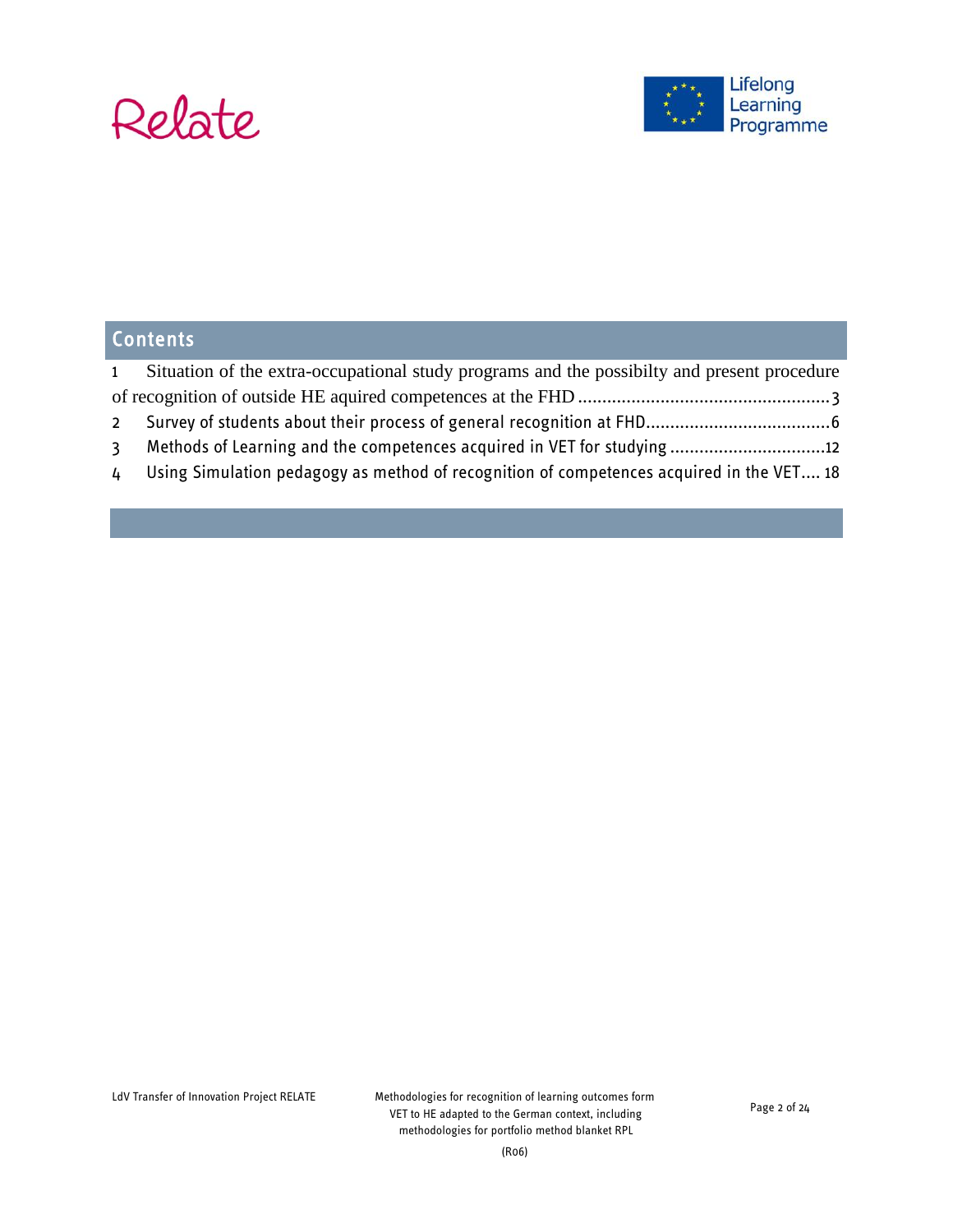



## <span id="page-2-0"></span>Situation of the extra-occupational study programs and the possibility and present procedure of recognition of outside HE acquired competences at the FHD

The FHD addresses applicants in getting a study place with a vocational training and in professional activity. This regards explicit for the study programs of social pedagogy & management (1) and nursing management (2). In addition to the Higher Education entrance qualification as usual precondition for studying, the applicants for an extra-occupational study place must have for their field of study a defined enclosed vocational training. Either in the case of social pedagogy & management as kindergarten teachers or therapeutic education for the disabled<sup>1</sup> (1) or in the study program 'nursing management' they have to be nurses (2). Another condition is, that they have to work a half-time in their profession as kindergarten teacher or nurse during studying.

The formulated precondition is necessary, because the defined vocational training and training qualification enable to recognize 60 ECTS and the shortening of the study-time (one year less). Since the resolutions of the [Conference of German Cultural Ministers](http://www.akkreditierungsrat.de/fileadmin/Seiteninhalte/Dokumente/kmk/KMK_Strukturvorgaben_eng.pdf) 2002/2008 and the Common structural guidelines of the Länder for the accreditation of Bachelor's and Master's study courses

<sup>1</sup> In the majority of cases: kindergarten teachers.

<sup>2</sup> In the Federal Republic the education of nurses is regulated by law (health professions are regulated (,reglementierter Beruf'). They need a governmental admission by certificate. The law of the education is issued by the ministry of health for the federal states of Germany (Länder) and it ends with a state exam. The law is the obligate frame for all education of nursing in Germany with defined 4600 hours and regulates contents. Against the background of the regulation contents of the nursing education program will be re-formulated as modules in the range of 60 ECTS and recognized. But on the other side this 60 ECTS cannot be replaced by offering courses for studying. Result is, that we have only the possibility to accept students with a VET in nursing. This does not apply for the study program 'social pedagogy & management', the FHD offers the opportunity for applicants without a vocational training as kindergarten teachers, too. This students obtain with studying the access to the profession of a kindergarten teacher. For the extra occupational study program in social pedagogy & management, contents of the VET of kindergarten teachers/therapeutic education for the disabled are re-formulated as modules in the range of 60 ECTS, too.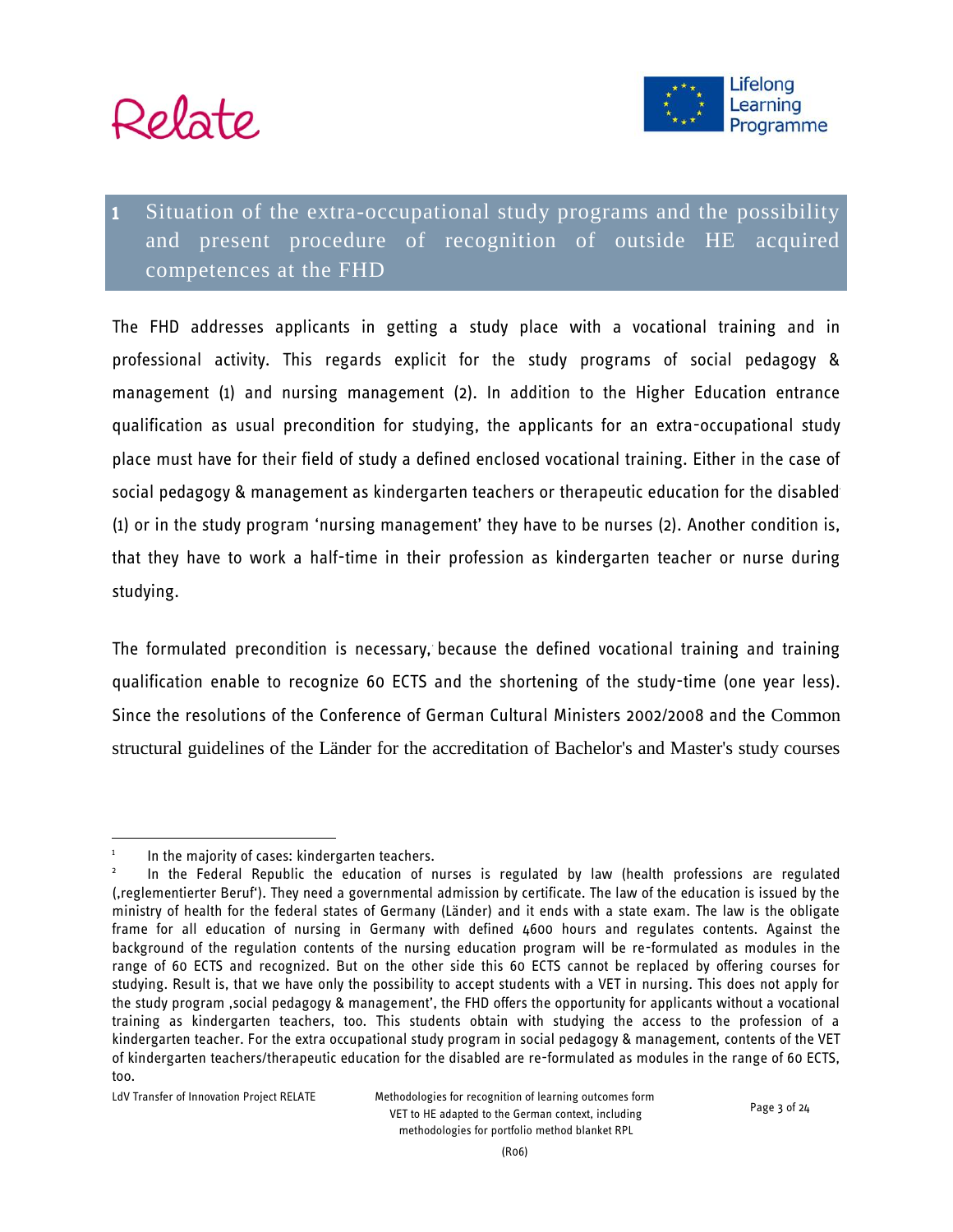



(2010) the crediting of competences acquired outside higher education towards higher education studies is possible up to 50 % of the study program.<sup>3</sup>

Different procedures are possible for the recognition of competences acquired outside higher education. The using of *individual assessment*s includes that the institution of Higher Education checks the documents of the candidates whether and to what extent the competences are equivalent to the terms of content and level to the contents of the study program. *General* recognition can be used, if the groups of candidates are homogeneous. In such cases arrangements for cooperation between the institution of higher education and educational establishments exist. In a third form the Competences will individually examined by a procedure which is regulated in the examination regulations of the university (*placement exam*).

The FHD uses at present a general recognition procedure. Problems to come along with a general recognition are, that the students have different requirements for their studying. They share only the same vocational training and profession, but this allows no conclusion about competences on the base of their vocational education to the study program. Many different aspects influence the ability for studying. $\ddot{\phantom{a}}$ 

The new students are very heterogeneous concerning to their education, their professional experience, their idea about the study program and studying, about the time, which have to be

<sup>3</sup> Anrechnung von außerhalb des Hochschulwesens erworbenen Kenntnissen und Fähigkeiten auf ein Hochschulstudium. Beschluss der Kultusministerkonferenz vom 28.06.2002. Sekretariat der ständigen Konferenz der Kultusminister der Länder in der Bundesrepublik Deutschland. Anrechnung von außerhalb des Hochschulwesens erworbenen Kenntnissen und Fähigkeiten auf ein Hochschulstudium (II). Beschluss der Kultusministerkonferenz vom 18.09.2008. Common structural guidelines of the Länder for the accreditation of Bachelor's and Master's study courses, 10 October 2003 as amended on 4 February 2010.

<sup>4</sup> For example: The age of the cohort of students have a large range (from the beginning of 20 to 50 years). The age is combined with different life situations and settings. The educational qualifications are incomparable (no higher education entrance, school days date back several years). The various professional experience induce heterogeneous ideas and aims related to the study.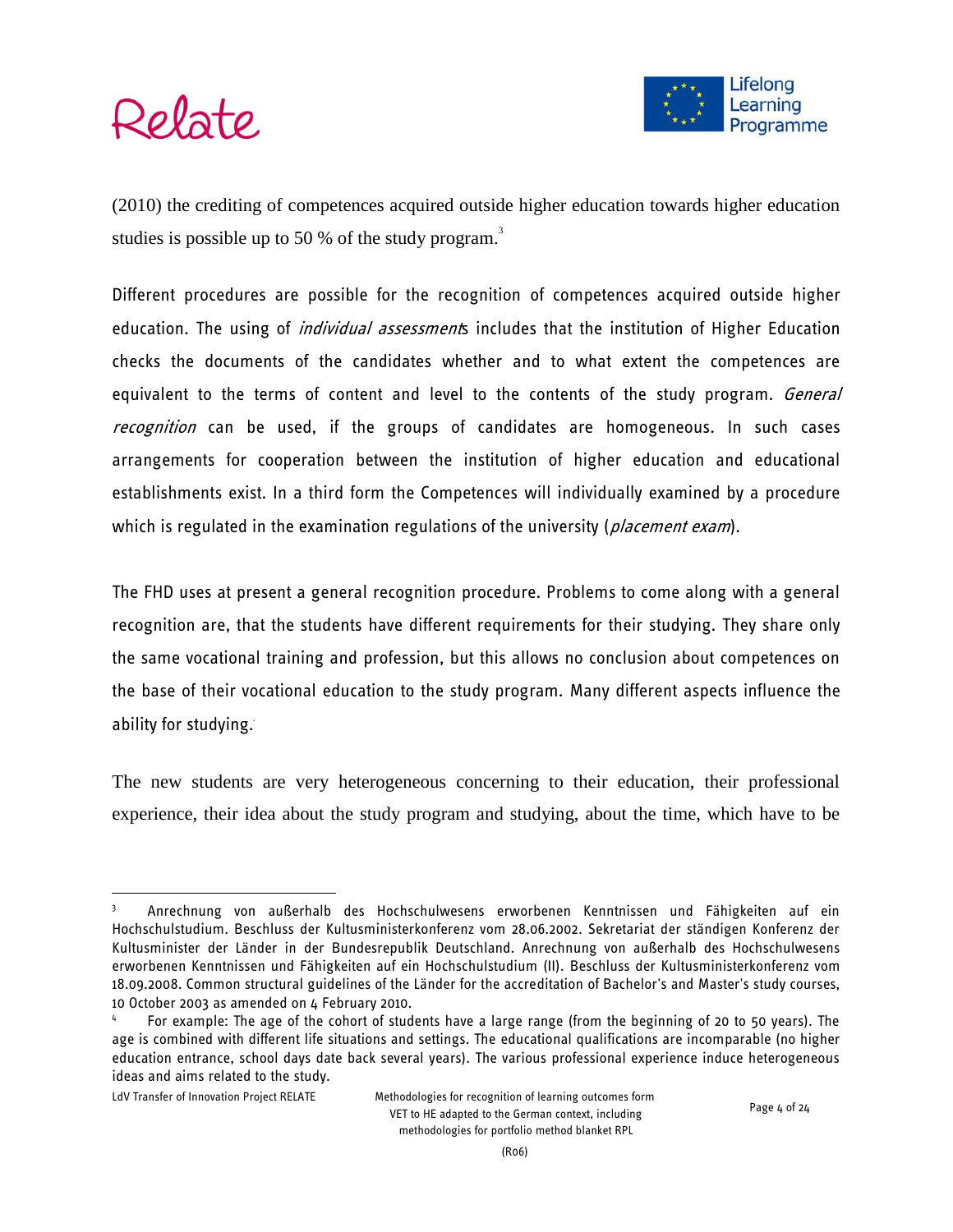

invested in studying, about the technique and the use of technique, the work with literature and so on.

Consequences are, that the student groups are very different concerning their competences to manage the needs of the extra-occupational study programs which are marked by a high rate of self-study (ca. 75 %). This means, that the students have to work self-dependent in order to manage the requirements combined with the study program.

In addition the understanding of studying of a lot of extra occupational students makes it difficult to fulfil and to follow the needs for studying. Typically the students have problems with the teaching methods, independent study (reading papers, ...), context studies (critical thinking, analyzing) and the transfer of knowledge terms.

Because of recognition of prior learning and the shortening of the study-time, less time is available to find out where the new students need support to come in the context of studying. There is too little time to offer modules or courses adapted specific to their individual competences and skills. Such support programs can help to compensate the existing missing preconditions for studying.

Against with background we decided to take and test three instruments our project partners use, to find a way for optimization our procedure of recognition.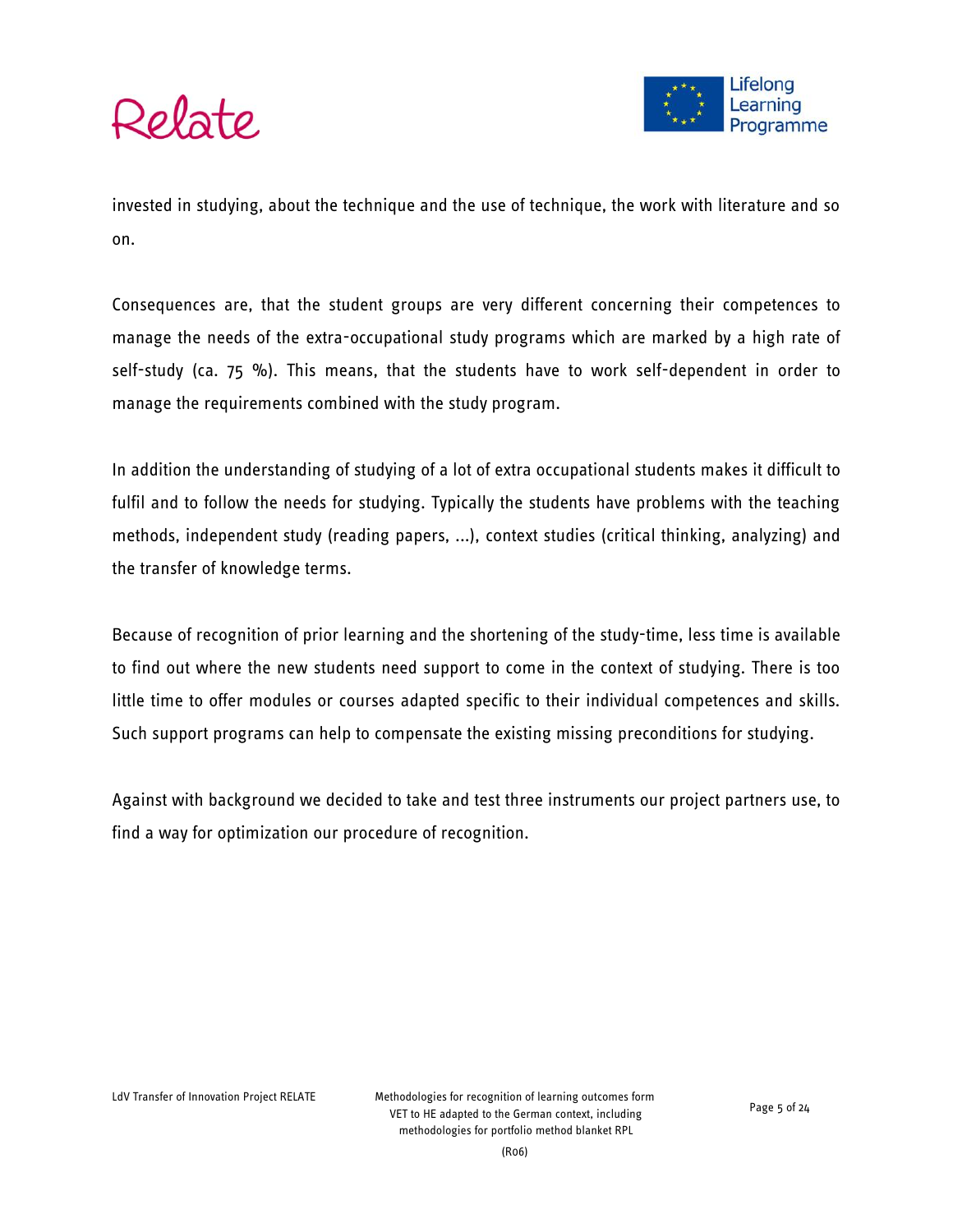



## <span id="page-5-0"></span>2 Survey of students about their process of general recognition at FHD

At first it seems important to learn about the implementation of the general recognition at our institution which is done by the course guidance service, a part of the administration of the institution. They are responsible for the formalities at the begin of studying.

We developed a questionnaire with twelve questions and asked students of the two study programs to fill it out. Table 1 summarizes the issues with questions and answers:

| 1. How do you describe the process about the recognition of your vocational education<br>competences? |  |  |  |
|-------------------------------------------------------------------------------------------------------|--|--|--|
| • submit the reports, certificates, on enquiry they confirm that I have now the access                |  |  |  |
| authorization to the study program                                                                    |  |  |  |
| • information about the process of recognition                                                        |  |  |  |
| • in the frame of the application of matriculation and the submittal of the reports, certificate      |  |  |  |
| • no problems, vocational education was recognized, the study time will be shorten                    |  |  |  |
| • recognition of the first two semesters very good, less effort and costs                             |  |  |  |
| · process not assessable; requirements fulfilled                                                      |  |  |  |
| • uncomplicated procedure                                                                             |  |  |  |
| • smooth process                                                                                      |  |  |  |
| • recognition of achievements on the base of the VET leaving certificate                              |  |  |  |
| • not extensive                                                                                       |  |  |  |
| • the difference between professional experience for a long or short term is ignored                  |  |  |  |
| • no recognition of certificates                                                                      |  |  |  |
| • informed, that VET kindergarten teacher will be recognized, shortening the studying (1 year)        |  |  |  |
| • recognition on the bases of certificate of acquired skills                                          |  |  |  |
| • fill out the application -> study contract (without explicit feedback with regard to the            |  |  |  |
| recognition)                                                                                          |  |  |  |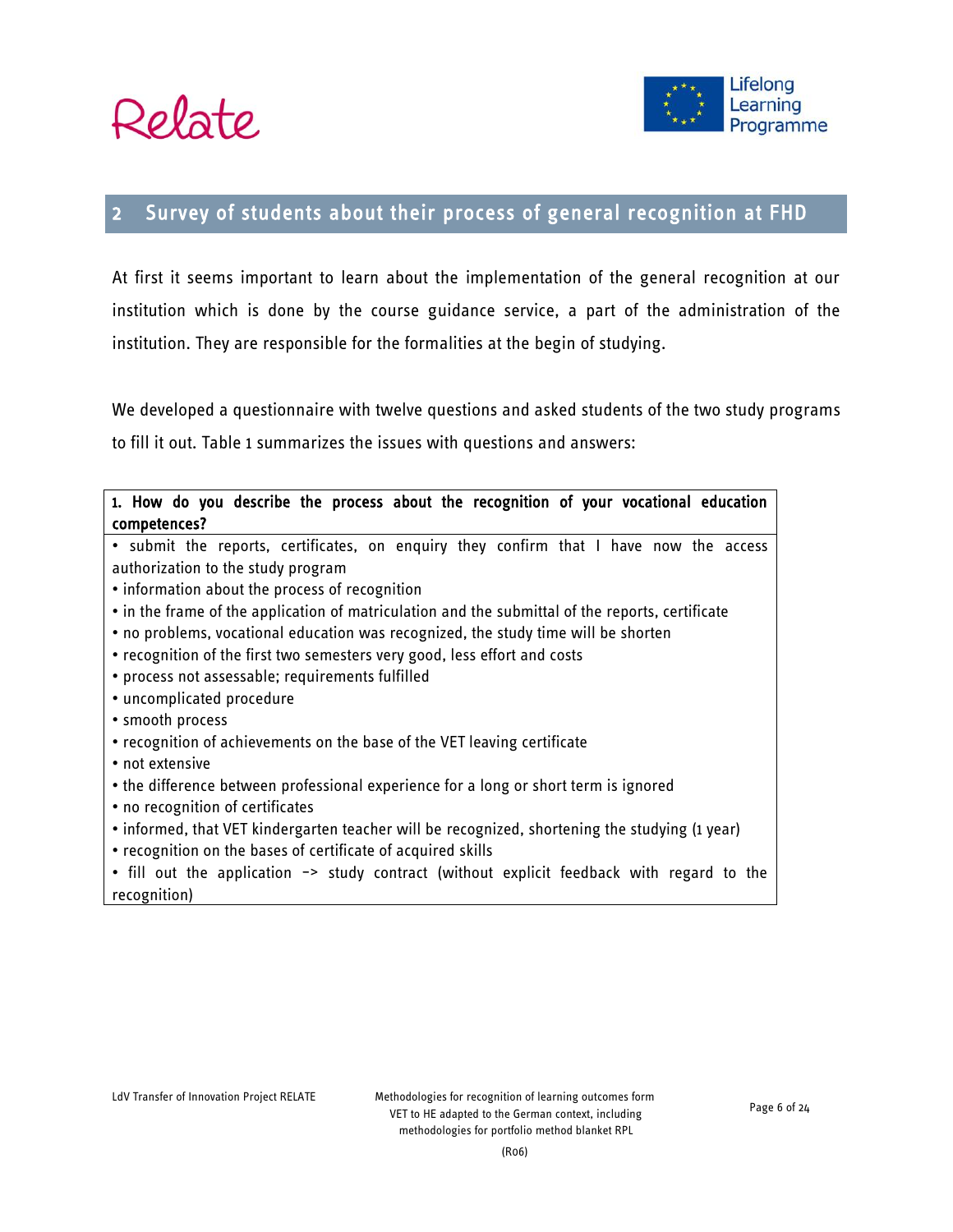



| 2. What does the prior learning recognition mean, in your understanding?                          |  |  |
|---------------------------------------------------------------------------------------------------|--|--|
| • the recognition of competences acquired in the field of vocational education, in the context of |  |  |
| the professional activity or in other study programs                                              |  |  |
| • the recognition of competences acquired outside higher education                                |  |  |
| • the recognition of competences acquired in the field of vocational education                    |  |  |
| • the recognition of competences acquired outside higher education                                |  |  |
| • shortening the study time                                                                       |  |  |
| • the recognition of modules from another study program                                           |  |  |
| • checking the contents of the further education                                                  |  |  |
| • recognition of preliminary work or working experience, shortening the study time                |  |  |
| • recognition of the vocational education                                                         |  |  |
| • certificates                                                                                    |  |  |
| • years of professional experience                                                                |  |  |
| · professional experience in different fields,                                                    |  |  |
| • number of supervision                                                                           |  |  |
| • further education                                                                               |  |  |
| · demonstrate abilities (certificate)                                                             |  |  |
| · abilities or VET; modules or semesters will be recognized                                       |  |  |
| 3. Where did you get the information about the possibility for the prior learning recognition?    |  |  |
| • homepage                                                                                        |  |  |
| • personal call with a person of the administration of the institution                            |  |  |
| • personal call with a person of the academic staff                                               |  |  |
| • flyer about the study program                                                                   |  |  |
| • talk with a person of the administration                                                        |  |  |
| • informative note of the FHD                                                                     |  |  |
| • internet                                                                                        |  |  |
| • consultation                                                                                    |  |  |
| • talking with friends                                                                            |  |  |
| • consultation: possibility to speak with the professors                                          |  |  |
| • talking with professors                                                                         |  |  |
| • written information of the FHD                                                                  |  |  |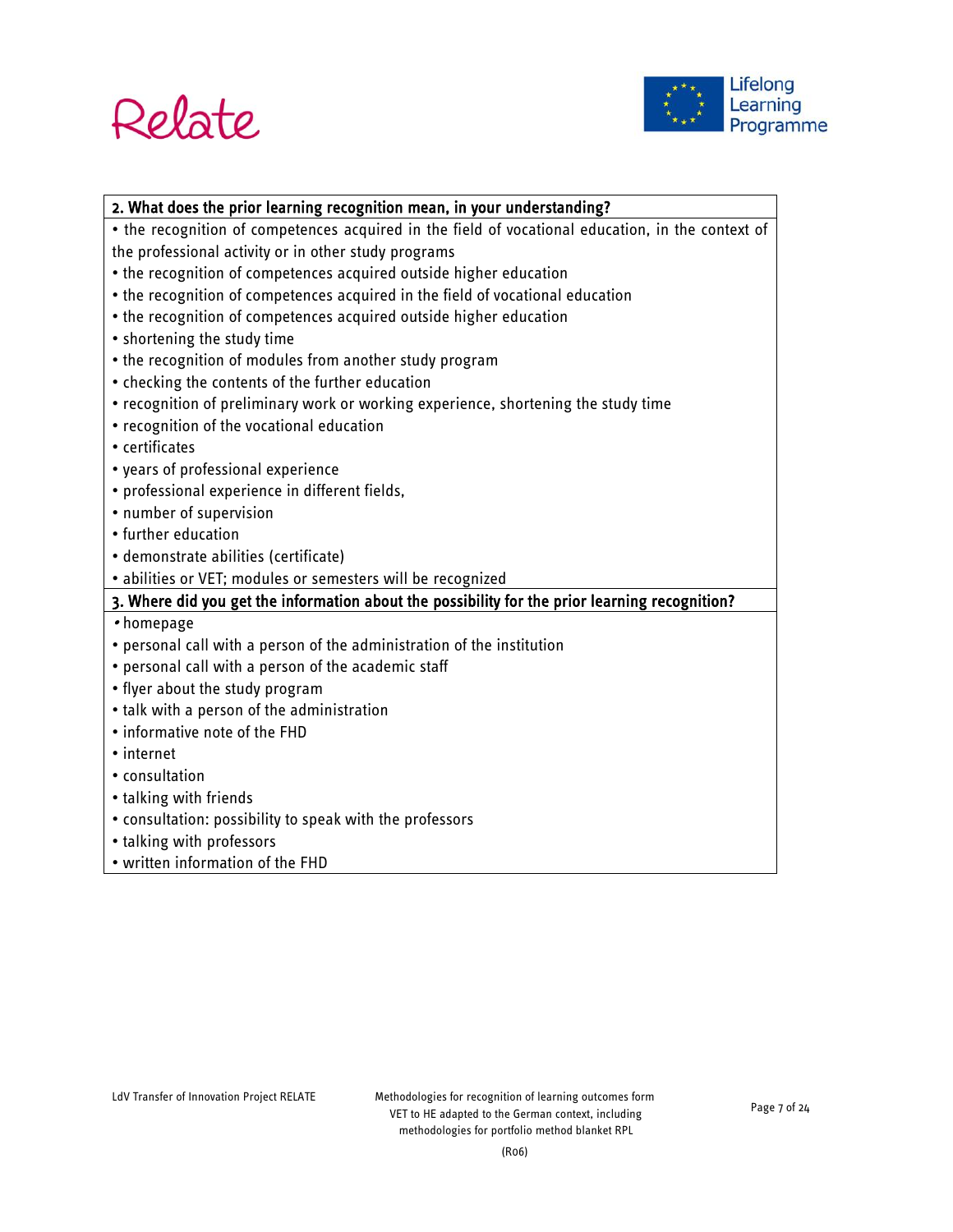



| 4. Did you get counselling about the recognition and how do you assess it?                 |  |  |  |
|--------------------------------------------------------------------------------------------|--|--|--|
| • yes, I would like to have an intermediate result, because it was not clear, if i have to |  |  |  |
| do a qualifying examination                                                                |  |  |  |
| • yes, I have a talk, it was ok, questions are answered                                    |  |  |  |
| • yes, no problems                                                                         |  |  |  |
| $\cdot$ no                                                                                 |  |  |  |
| • yes, good and understandable                                                             |  |  |  |
| · good                                                                                     |  |  |  |
| • yes in consultation                                                                      |  |  |  |
| • yes, to less                                                                             |  |  |  |
| • questions have been answered                                                             |  |  |  |
| • no consultation only information (it was clear)                                          |  |  |  |
| 5. How much time did you spent in the recognition process?                                 |  |  |  |
| • two visits at the institutions, all in all six hours (with travelling time)              |  |  |  |
| · less time                                                                                |  |  |  |
| • no time                                                                                  |  |  |  |
| . much time for writing the letter of motivation                                           |  |  |  |
| • one hour                                                                                 |  |  |  |
| 6. What documents have to be presented in the frame of the recognition process?            |  |  |  |
| • reports, certificates                                                                    |  |  |  |
| • reports, certificates, curriculum vitae                                                  |  |  |  |
| • no documents                                                                             |  |  |  |
| • certificate of vocational program, contract of employment                                |  |  |  |
| 7. How long have you to wait for your recognition of the acquired competences?             |  |  |  |
| . I get the result shortly of the begin of the studies an only on enquiry                  |  |  |  |
| • answer directly in the information talk                                                  |  |  |  |
| · less time                                                                                |  |  |  |
| · no time, immediately communicated                                                        |  |  |  |
| • four weeks                                                                               |  |  |  |
| 8. Do you know, what has to be accepted?                                                   |  |  |  |
| . no, I think my vocational education and other vocational certificates                    |  |  |  |
| vocational education •                                                                     |  |  |  |
| • vocational education, vocational experience (?)                                          |  |  |  |
| · vocational education, vocational experience                                              |  |  |  |
| · modules of child development                                                             |  |  |  |
| · evidence of professional activity                                                        |  |  |  |
| $\cdot$ no                                                                                 |  |  |  |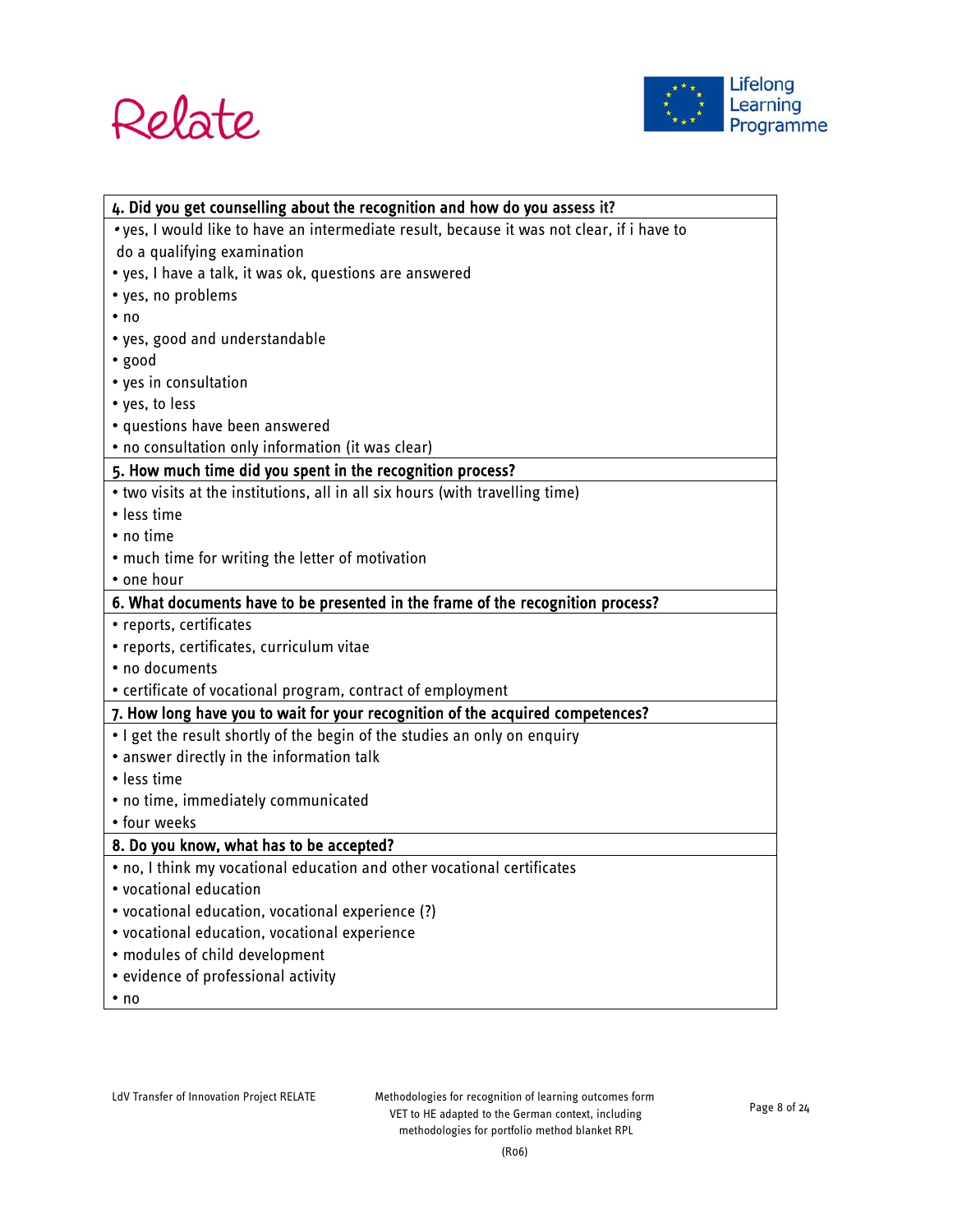



| 9. Can you explain, why the competences have to be accepted?                                       |  |  |
|----------------------------------------------------------------------------------------------------|--|--|
| . I think about guidelines of the accreditation agency and the German Council of Science and       |  |  |
| Humanities (Wissenschaftsrat)                                                                      |  |  |
| • as access authorization to the study program                                                     |  |  |
| • because, the study program based on the vocational experience                                    |  |  |
| . because contents of VET correspond with the contents of the first and second semester            |  |  |
| • previous knowledge about VET corresponds to the first and second semester                        |  |  |
| • contents of the recognizes modules in VET                                                        |  |  |
| • experience                                                                                       |  |  |
| 10. What does the recognition of prior learning means to your study process?                       |  |  |
| • the vocational experience facilitates some times in the studies                                  |  |  |
| • shorten the study time                                                                           |  |  |
| • reduce costs                                                                                     |  |  |
| • combine VET and HE                                                                               |  |  |
| · directly beginning with the relevant content and time                                            |  |  |
| • shorting the duration of study to one year                                                       |  |  |
| • time for other contents                                                                          |  |  |
| • recognizes contents are not content in studying                                                  |  |  |
| • professors can build up on existing knowledge                                                    |  |  |
| 11. Has the reduced study time influence your studies? How?                                        |  |  |
| $\cdot$ no                                                                                         |  |  |
| • no, because of the professional experience                                                       |  |  |
| • not at the moment, the contents focused on crèche and day nursery                                |  |  |
| 12. What should be developed concerning the recognition process?                                   |  |  |
| • not promise that of a lot things can be recognize, and then to determinate, that nothing         |  |  |
| (concerned to the promised) can be recognized                                                      |  |  |
| • process was transparent and well                                                                 |  |  |
| . the influence of recognition to the study process should be explained                            |  |  |
| • the specific terms and there meaning should be explained                                         |  |  |
| • more information of the process                                                                  |  |  |
| . management experience should be entry requirement, than there will be more time for              |  |  |
| development of specific competence                                                                 |  |  |
| • study program focuses too much to crèche and day nursery                                         |  |  |
| • if therapeutic education for the disabled are allowed for studying, aspects in context of people |  |  |
| with disabilities should be addressed                                                              |  |  |
| · social education worker work not exclusively in day nursery                                      |  |  |
| • concrete in consultation, prediction                                                             |  |  |
| • planning of the attendance time,                                                                 |  |  |
| • enough work equipment                                                                            |  |  |
| • semester ticket                                                                                  |  |  |
| • explicit information about the recognition                                                       |  |  |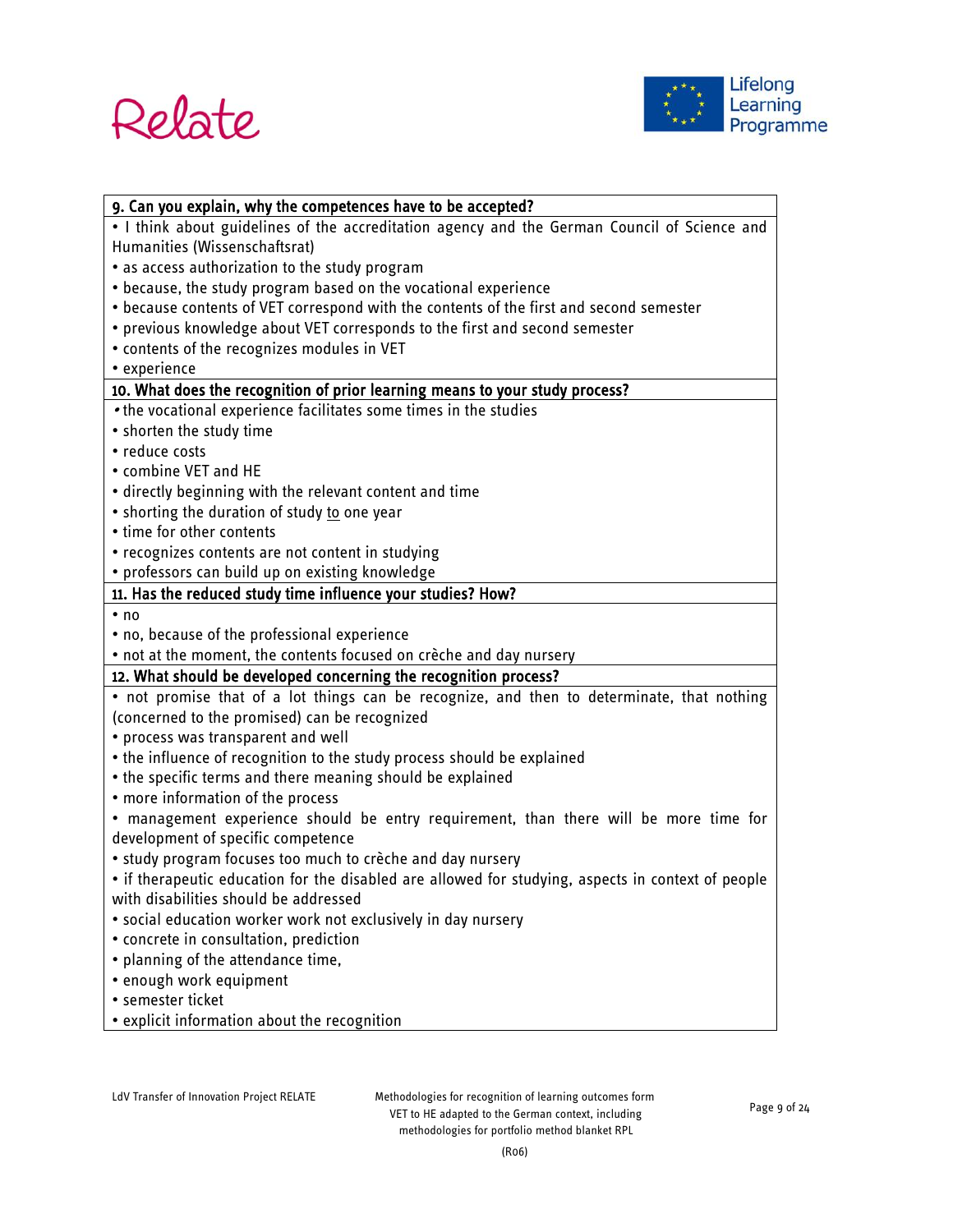



Table 1: Questions to the students about the process of general recognition<sup>5</sup>

One student says that she/he has not participated at the recognition process, she/he has only signed the contract of studying without any counselling or information.

It became clear, that the process of general recognition takes less time for the students and they get normally a fast answer to their application (questions 5 and 7). The not time consuming procedure could be a reason, that it was not exactly clear, why and what of the VET, the professional experience and other abilities have been essential for recognition. The answers to this questions are not wrong but often not specific or exactly (questions 8 and 9).

The recognition was a lean and uncomplicated procedure with a manageable number of documents and time at the institution (questions 1, 3, 4 and 6).

Consequences of the lean process can be, that the students not exactly or sometimes fundamentally not know, what prior learning recognition (RPL) means, the answers are on the right track but mostly refer to their own situation of recognition (60 ECTS for defined contents of their VET) not specific (question 2).

The students get the information about the possibility of RPL mostly about the internet, homepage or written information (flyer, ...), sometimes about talking with a person of the FHD or the utilization of counselling. Counselling of RPL take place in most of the cases (questions 3 and 4).

With regard to the effects of the shortening study to the process of studying predominate practical aspects for the students, they do not realize or reflect, that they have less time to achieve the goals of the study program. Even though the content of VET and the professional experience are

Multiple answers are once only documented.

LdV Transfer of Innovation Project RELATE Methodologies for recognition of learning outcomes form VET to HE adapted to the German context, including methodologies for portfolio method blanket RPL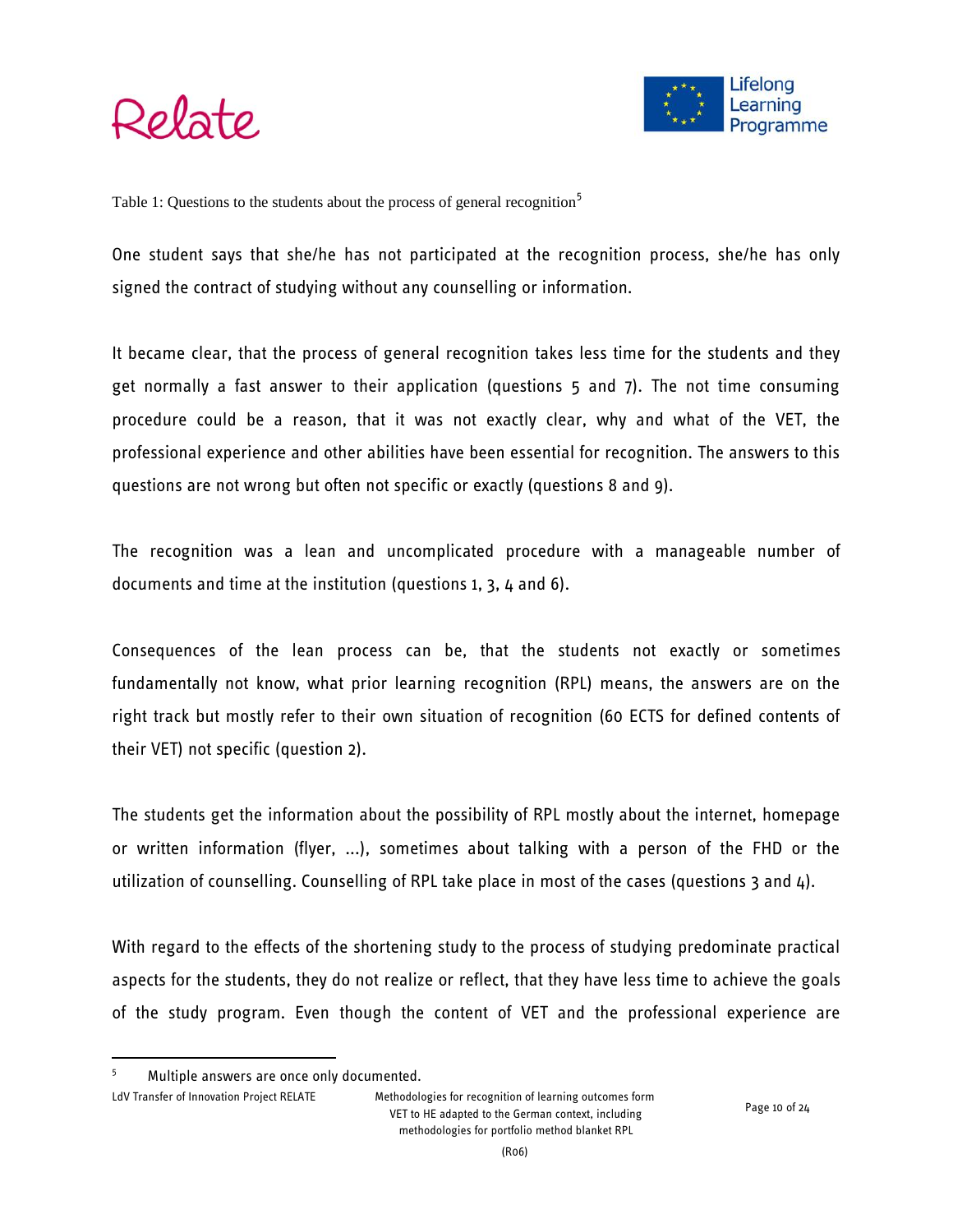



important and helpful, the vocational education was completed more or less a long time ago and the practical experience can also complicate the critical engagement or the application or acceptance of theoretical knowledge (question 10, 11). Therefore it is helpful that in the framework of the procedure of recognition a discussion takes place about the competences, their equivalence and the requirements and goals of studying.

The answers to question 12 addresses mostly aspects outside the process of recognition for example the orientation of the study programs. Nevertheless it seems that uncertainties persist with regard to the process and the contents of recognition. Some students wish more explanations of terms, information and counselling in the context of RPL.

All in all are the answers were different: some students are informed and pleased with the process, others are not. It is meaningful, to inform the candidates, what will be recognize and why, so that they understand the background of this possibility. For our institution it is necessary to ensure that the students get the information and counselling for recognition and its process, to have an understanding about studying and the requirements and goals of their study program.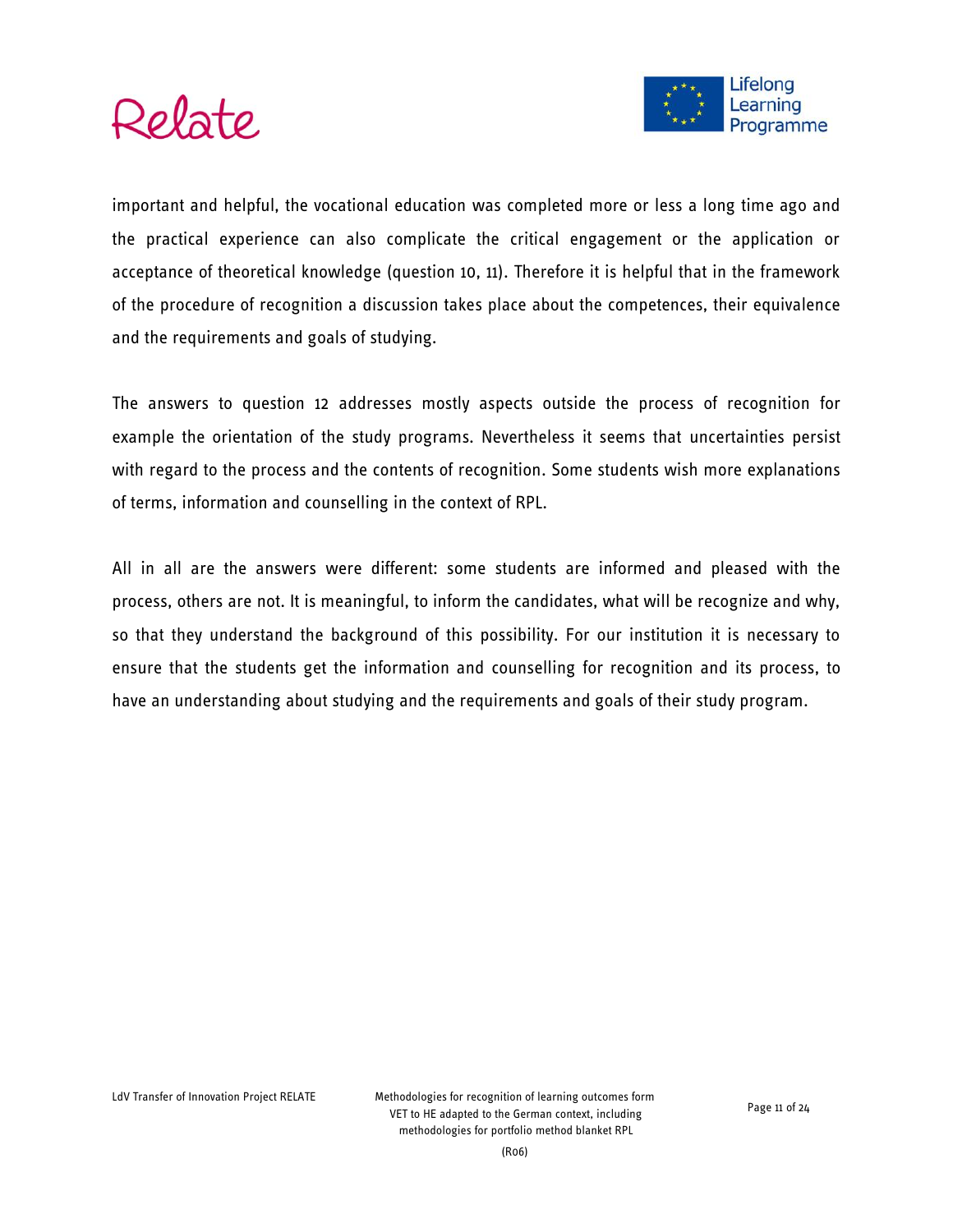



### <span id="page-11-0"></span>3 Methods of Learning and the competences acquired in VET for studying

Learning and teaching play an important role for the acquisition of competences. This concerns in particularly students of extra occupational study programs namely two main reasons. *Firstly* there study programs are characterized by a high rate of self-study. So that the study in attendance time can not only be used for the transfer of knowledge (in lectures) but it also refers to discuss, to analyze and to use the knowledge. *Secondly* the study programs are characterized by competence orientation. The occupational students passed in many cases their school and vocational education long time ago and have no experience with competence orientation and the teaching methods, like problem-orientated learning. Teaching and learning methods in competence orientated study programs are often not adapted with the learning experience of these target group.

Against this background it is important to know about the learning and teaching. Furthermore it is interesting to have information about the methods the students used or helped them in their vocational education to acquire competences and knowledge.

The process of general recognition we currently perform at the FHD, which is a very formal act, it is not intended to talk about the experience of learning and methods for acquire competences.

We want to learn something about the former experience of non-traditional students with their vocational education, and the learning and teaching methods. To explore this field, we want to ask the students who are about to begin their studies. This will be in September 2015. With our questions we want to find out about the experience the future students have had with their vocational education. Beside the timeframe, fields of study and the major focus of working, we are interested in following information:

• which teaching and learning methods the applicants get to know in the vocational education and which learning methods are individual the best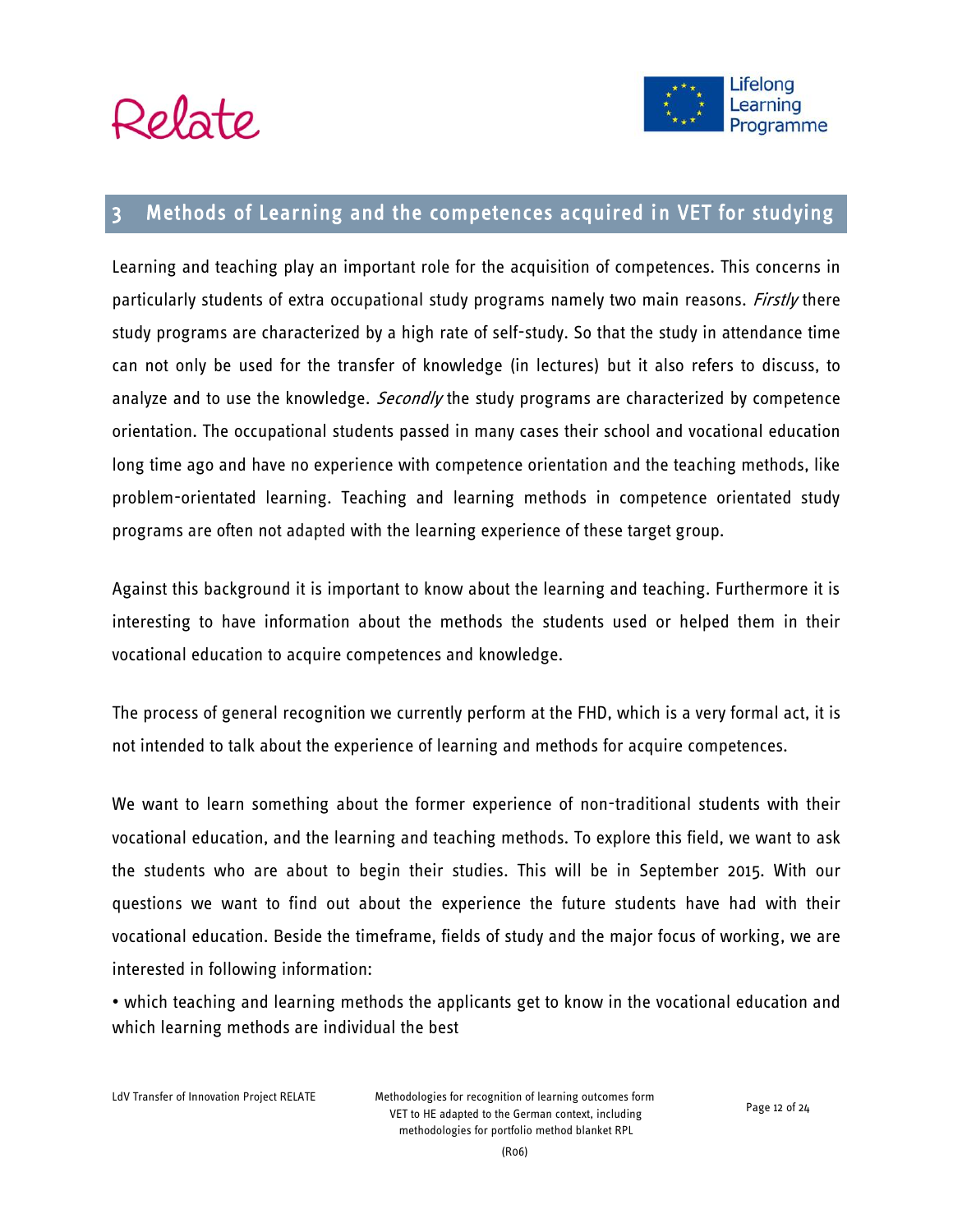

 $\overline{a}$ 

• whether the applicants have experience with the method problem-oriented learning. If she/he has experience that could be relevant for us.

The applicant shall describe the relation between teaching and learning methods in the vocational education and the vocational competences. We ask the applicant which competences are the most important for the [professional](http://dict.leo.org/#/search=professional&searchLoc=0&resultOrder=basic&multiwordShowSingle=on) [activity](http://dict.leo.org/#/search=activity&searchLoc=0&resultOrder=basic&multiwordShowSingle=on) and for the studies.

At last we are interesting to know how the competences have been developed for the professional activities.

Therefore we used the idea of our project partners and we developed eight questions about these issues with the intention of helping the applicants to reflect about the consequences of recognition of prior learning, with the aim to link their recognized competences of former learning with the study program and their studies. Another focus is on the methods of learning. Often the nontraditional learners with a vocational education have difficulties with the self-study which represents a great part of our study programs. With the questions we will achieve, that the new students realize that higher education uses other teaching and learning methods e.g. problemoriented learning to reach competences. The outcome can help to develop some instruments or courses to bridge the gap between VET and HE.

We tested the questionnaire with students in the first semester, because we have had no possibility to reach applicants before they start studying this year in autumn.

We asked about the *vocational qualification*: All students are nurses, kindergarten teachers or therapeutic education workers for disabled. Some students have more but low level (social

<sup>6</sup> This are the vocational training, which are necessary for beginning an extra occupational study program in nursing management or social pedagogy & management.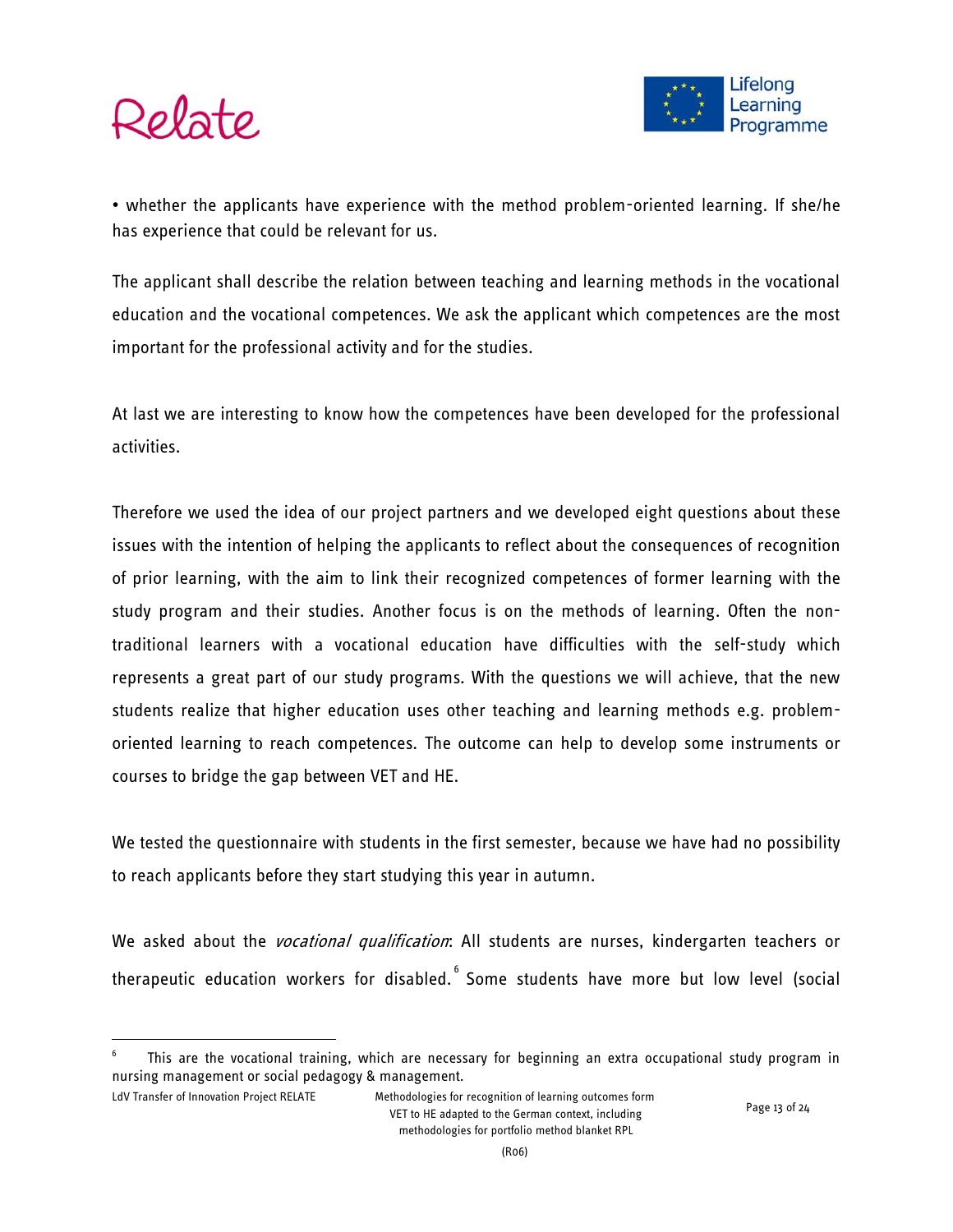

assistant) or qualifications from other professional areas (bank clerk). A few students have a further professional education for management positions.

The *professional experience* (contents, professional emphases, functions und locations of the professional activities): The professional experience of the students is different. They all have a lot of experience in different professional fields and settings in common. Some of them have to plan projects, to guide and control the care of their clients/ patients. They often are in responsible position, function or in a management position.

The professional work and background can be characterized by autonomy und responsibility.

Learning and teaching methods used during the vocational education: lecture, workshop, group work, partner work, frontal teaching, self-studying, practical teaching, homework. Learning and teaching methods students learned mostly for themselves:

- the mix of theory and practice
- mix between frontal teaching and the transfer of knowledge in group work
- to explain someone something
- to communicate with others, interaction
- in group work learn from one another
- by addressing a number of different sensory impressions
- using methods for learning (visual/auditory; monitoring/reading), index cards.

The answers make clear, that the mix of different learning and teaching methods is important, because different senses are addressed and the interaction with other participants and the transfer of knowledge to a situation and practice is meaningful.

A method in the context of competence orientation is *problem- oriented learning*. Only one of the asked students tried the method in VET with good experience, because of the realistic character of the themes.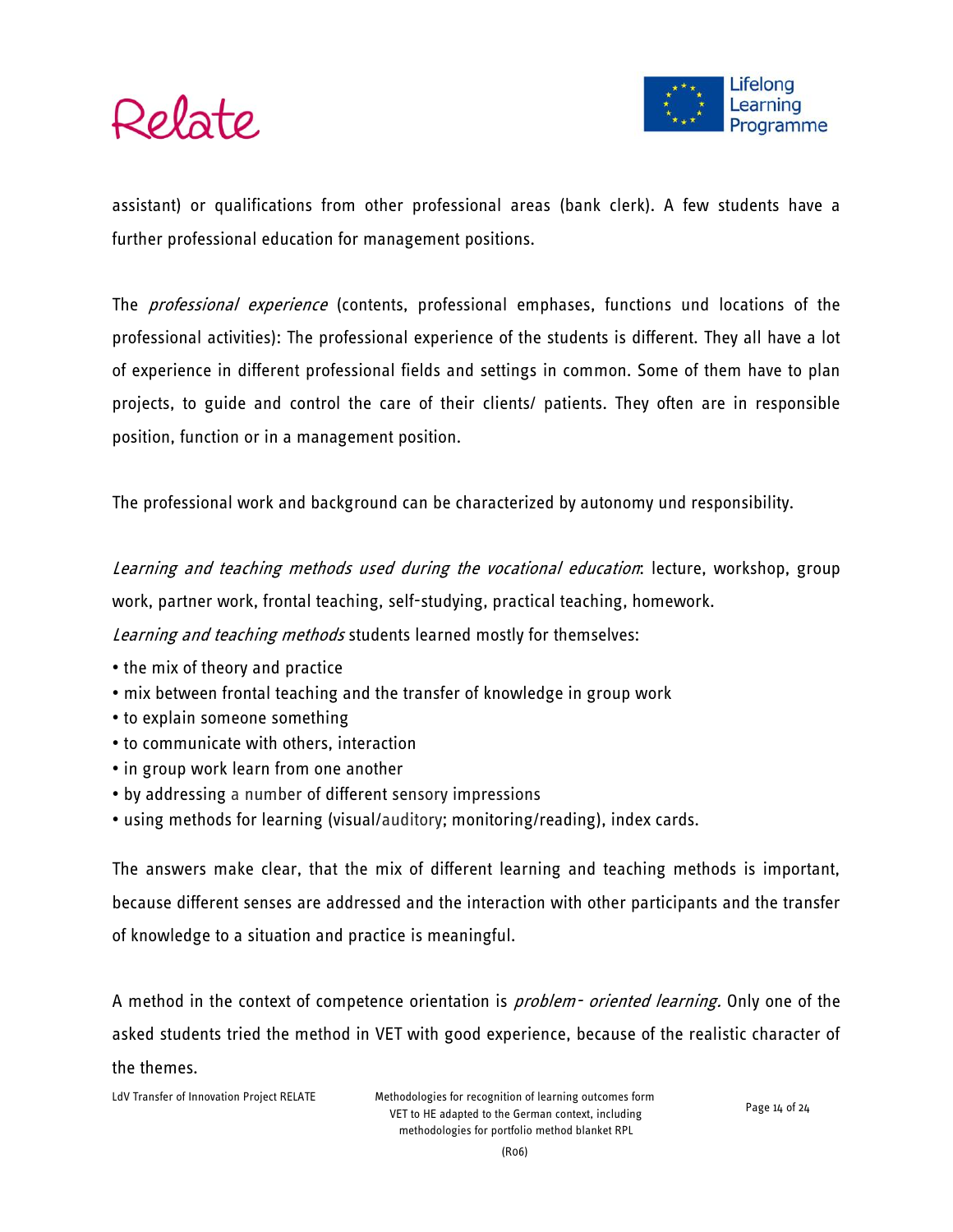



Similar answer are given to the relation of the learning and teaching methods with the professional competences in the job:

- learning by teaching
- interaction in group work
- visualization
- group work as method in professional activities
- active involvement in developing something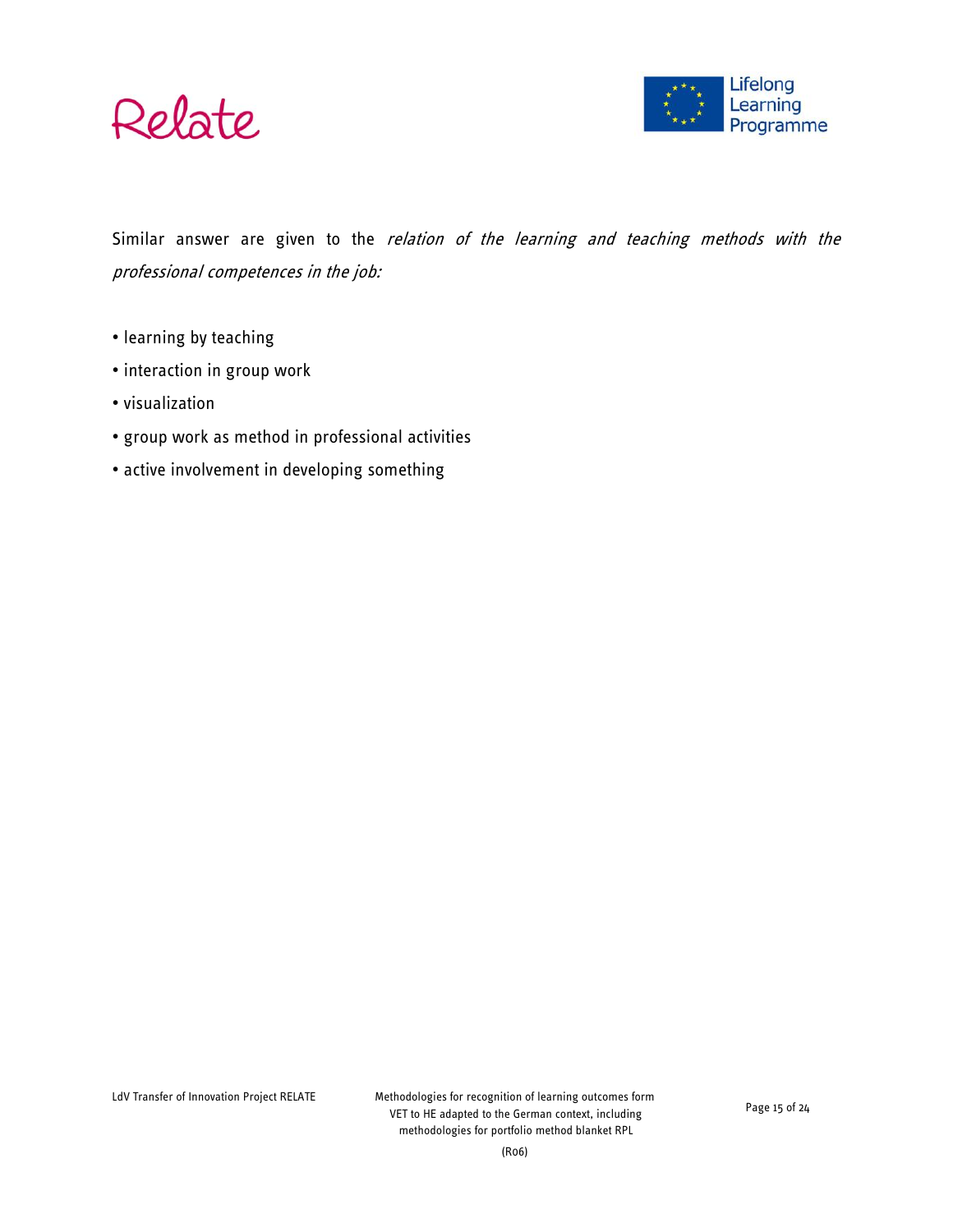



The student shall be asked to document their most important competences for their professional activities and for their studies (tab. 2).

| Most important competence for         |                                        |  |  |
|---------------------------------------|----------------------------------------|--|--|
| professional activities               | studies                                |  |  |
| monitoring                            |                                        |  |  |
| clarity                               |                                        |  |  |
| structure                             | structure                              |  |  |
| planning                              | time management                        |  |  |
|                                       |                                        |  |  |
| openness                              |                                        |  |  |
| spontaneity                           |                                        |  |  |
| empathy                               |                                        |  |  |
| creativity                            |                                        |  |  |
| communication                         |                                        |  |  |
| personnel management                  |                                        |  |  |
| ambition                              | ambition                               |  |  |
| balance                               | experience                             |  |  |
| endurance                             | motivation/endurance                   |  |  |
| sense of duty                         | determination                          |  |  |
| flexibility                           | good perception                        |  |  |
| ability to work in a team             |                                        |  |  |
| appreciation                          |                                        |  |  |
| the belief in man's inherent goodness |                                        |  |  |
| able to listen                        |                                        |  |  |
| supporting                            |                                        |  |  |
|                                       |                                        |  |  |
| musical skills                        | professional experience                |  |  |
|                                       |                                        |  |  |
| work at the human                     | knowledge about the own learning style |  |  |

Table 2: Most important competences for professional activities and studies 7

All in all more competences for the professional activities are documented. The most important competences for the job are personnel competences, competences in the context of working with

<sup>&</sup>lt;sup>7</sup> Multiple answers are once only documented.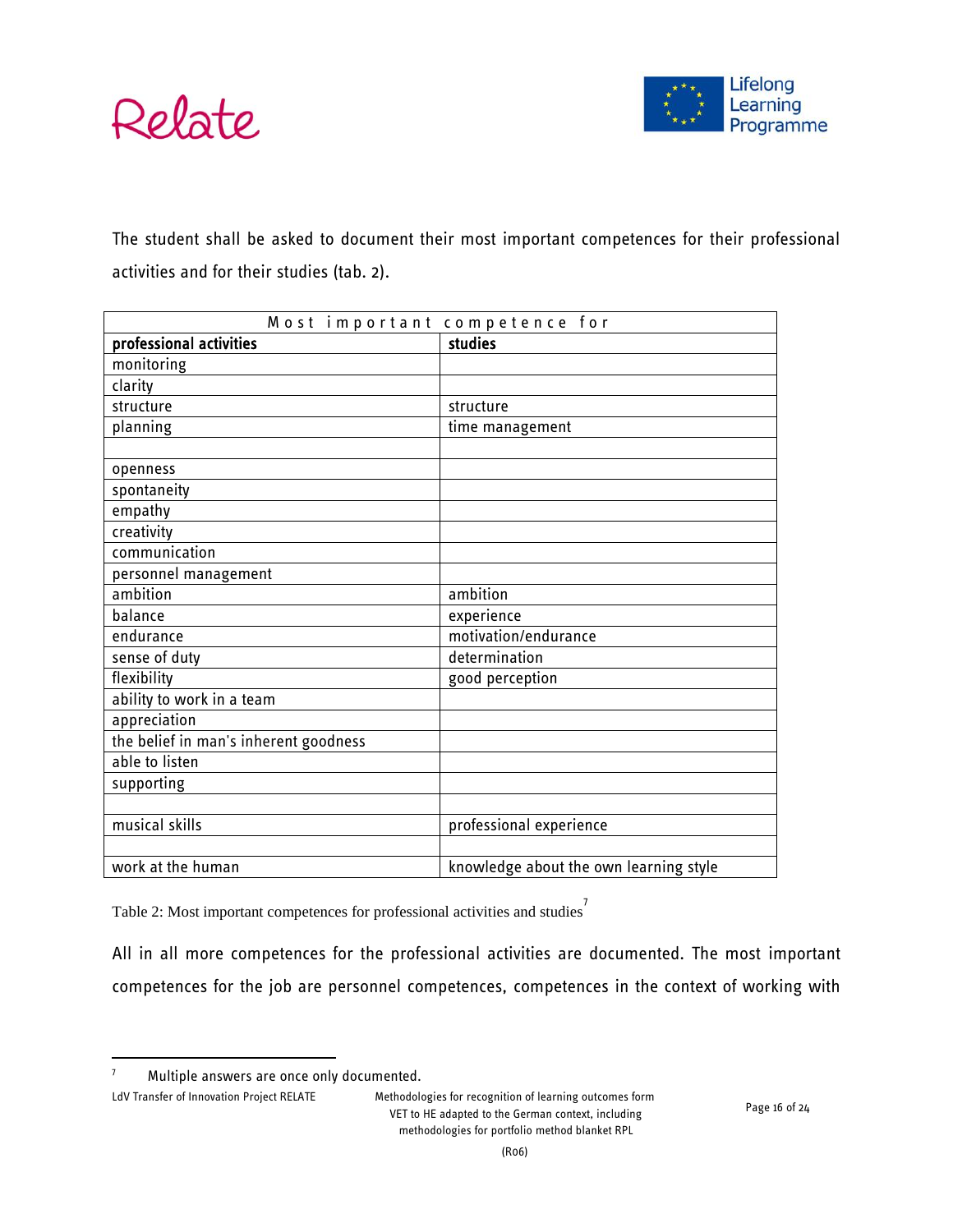



other people or competences needed in a management or responsible position. The comparison with the competences for the studies shows that less competences are documented.

The *development of competences for the professional activities* is another indicator to see how the student learns or how he/she have used the learning settings for the professional development. Aspects the students write down are:

- experience
- learning every day
- learning by critique
- a change in perspective
- confirmation
- reflexion on processes and situations; self-reflexion, feedback
- working with different people
- dialogue with different points of view
- try out
- different methods
- confidence and self-confidence
- time
- personal development
- learning from other (skills, performance)
- professional competence

The illustrated development of the professional competence can be transferred in the reflexion of the development in the study. The change of perspective, the use of different methods etc. are a useful and helpful experience in the professional setting and in the new setting of learning in HE.

Therefore it seems helpful for the institutions of Higher Education to use such questionnaires to learn about the target group , extra occupational' students, its previous development and competence.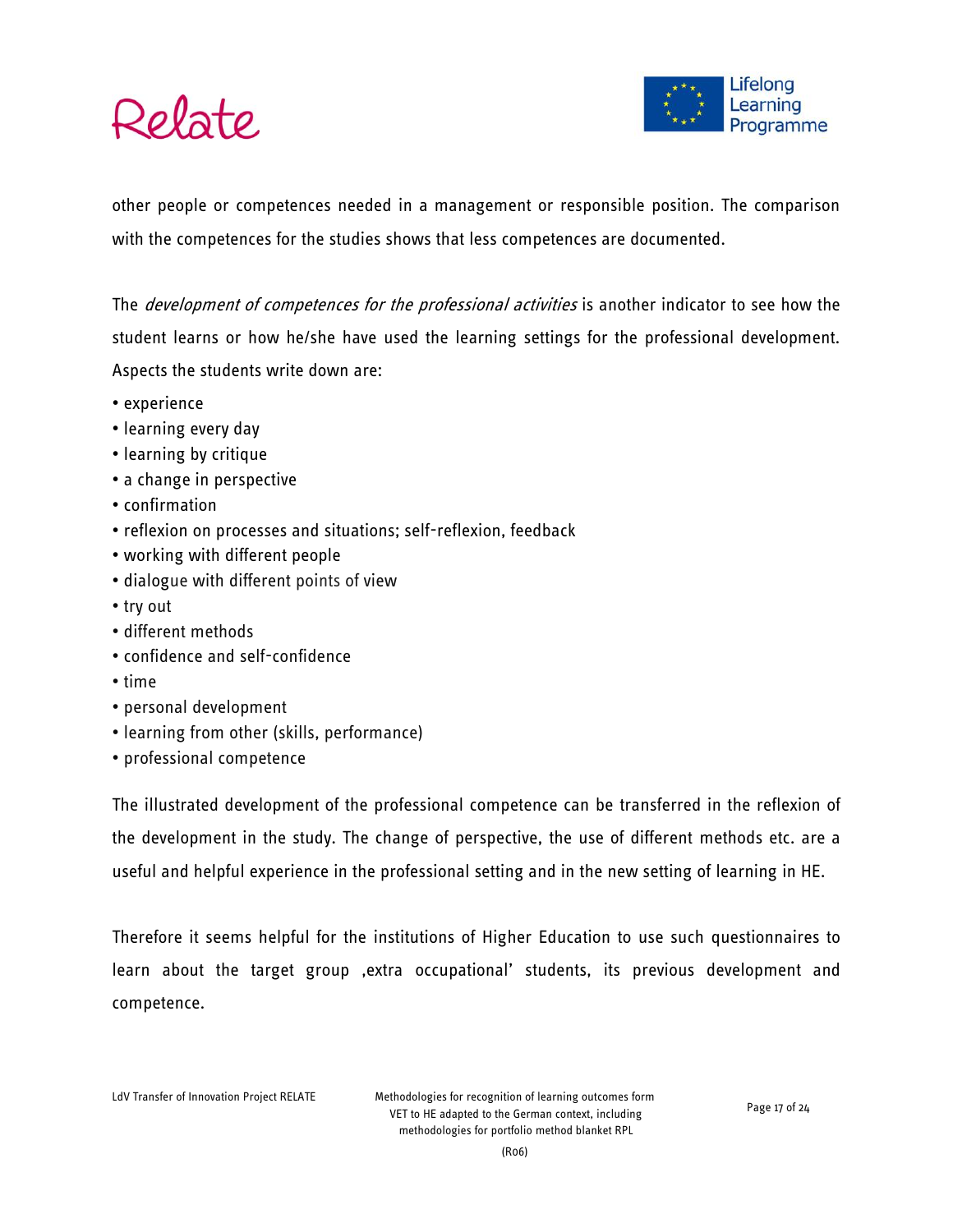



## <span id="page-17-0"></span>4 Using Simulation pedagogy as method of recognition of competences acquired in the VET

The method of simulation pedagogy enables to assess the competences of the applicant better than a general recognition procedure. The method provides an opportunity to configure situations which allow to observe competences needed for achieving the aim of the study program.

Even for the institution (FHD) it is important that the students get the competences associated with the particular study program. The graduates have to prove in the professional practice, e.g. in an executive position, that they have acquired the skills and the professional qualification through studying.

Therefore it is necessary that the students use the shortened study time effectively with the possibility to compensate the missing skills.

This means that the study progress have to be adapted to the individual competences of the students. Condition for achieving is to implement an assessment prior to the start of the studies of the new students which collects the present competence relevant for studying. The results of the assessment should be the base for recommendations for each student. This can be a regular counselling about the study progress or defined themes or in the study progress integrated complementary courses.

Simulation pedagogy is a student-centered learning approach and an action-based learning method. Characteristics of simulation pedagogy are the group orientation and a holistic learning environment, the roles of students and lecturers changed towards the traditional, mentoring and coaching become more important. The learning goals are integrated in specific work place (or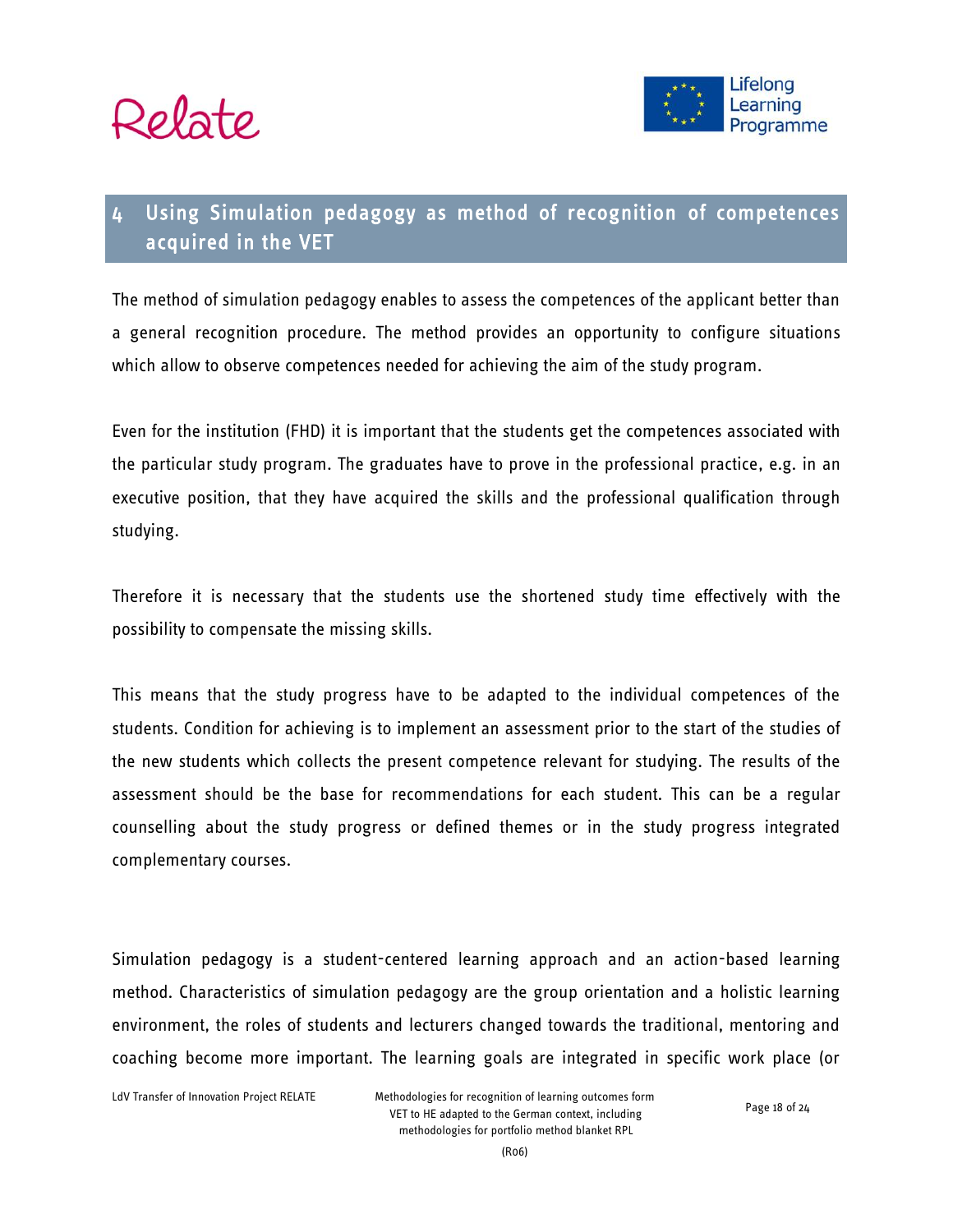

study) situations. Simulation pedagogy is often used in nursing education, clinical situations will be learned in this way.

Independently from clinical and practical training settings and from the training of skills in the education of health care professions, the principles of simulation pedagogy will be suitable to assess and analyses the competences from applicants in the frame of recognition of prior learning.

Simulation addresses different aspects of competence (intellectual, technical, ethical, communication, personal and feeling). Against this background the utilization of simulation in the context of recognition of competences can increase the focus of different levels and themes. The below-mentioned competences can be proved:

#### 1. Referring to the profession, professional practice, situations in professional contexts:

- problem solution
- decision making
- theory-practice- transfer
- dealing with conflicts
- analyzing a situation
- reflecting a situation
- explain situation

<sup>8</sup> In international contexts simulation is an integrated method in the curricula of nursing education. Many universities established skill centers and simulators. An important aspect for developing and using of simulation in clinical settings is the safety of patients. In the practical education, the time to develop skills during the work with the patient is too short to achieve handling safety for the students. Berragan, E. Simulation: An effective pedagogical approach for nursing? Nurse Education Today 31 (7): 660-663, 2011. Lyons, Judith: Learning with technology: theoretical foundations underpinning simulations in higher education. In: Brown M., M Hartnett and T. Stewart (eds.): Future challenges, sustainable futures. Proceedings ascilite. Wellington 2012, p 582-586. Murphy, Siobhan, Irene Hartigan, Nuala Walshe, Angela V. Flynn and Sine´ad O'Brien: Merging Problem-Based Learning and Simulation as an Innovative Pedagogy in Nurse Education. Clinical Simulation in Nursing 7 (4): e141-e148, 2011.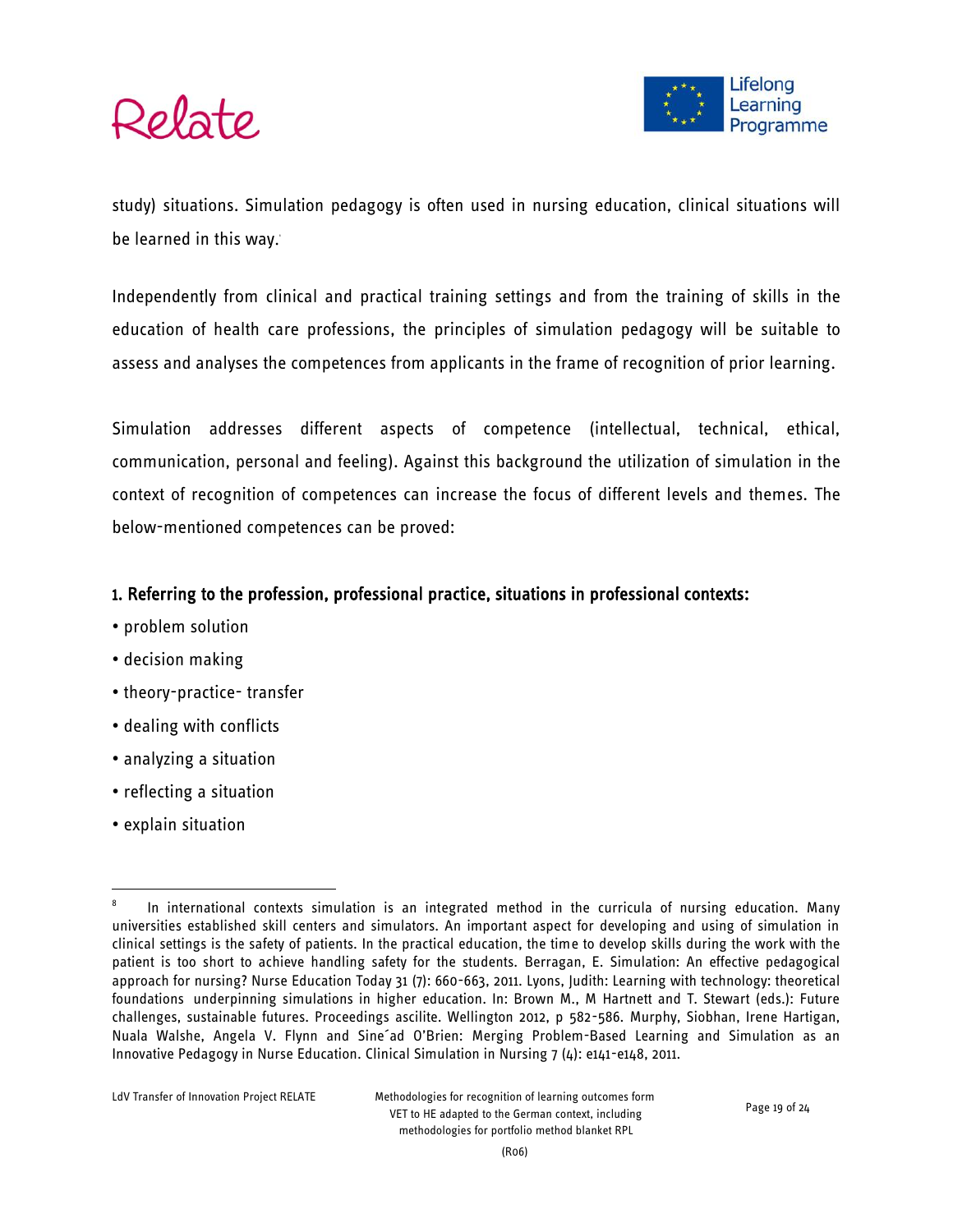



- overview of complex contexts
- draw conclusion from a situation, context or problem
- counselling and conversation in the professional practice
- issues of the vocational training

#### 2. referring to the context of studying:

- work with and application of literature
- theory-practice- transfer
- problem solution
- decision making
- dealing with conflicts between studying, profession, family
- planning and managed the personal situation (time management, importance of tasks, estimation of the own competences)
- idea of studying
- compatibility of study and career
- idea of professional perspective after studying
- issues related to the profession and the studying

The advantage of a simulated situation is that:

• the applicant will not be interviewed about aspects of studying or his problem solving strategy in practice or general. In fact she/he is in a quasi-real situation in a setting and she/he is involved as a person acting.

• for the applicant the simulation takes place in a safe environment. The simulated context is real but his/her action will be not sanctioned.

• the applicant doesn't speak about his competences, he/she acts as he/she would normally do.

#### Simulations and the total process must be well prepared.

LdV Transfer of Innovation Project RELATE Methodologies for recognition of learning outcomes form VET to HE adapted to the German context, including methodologies for portfolio method blanket RPL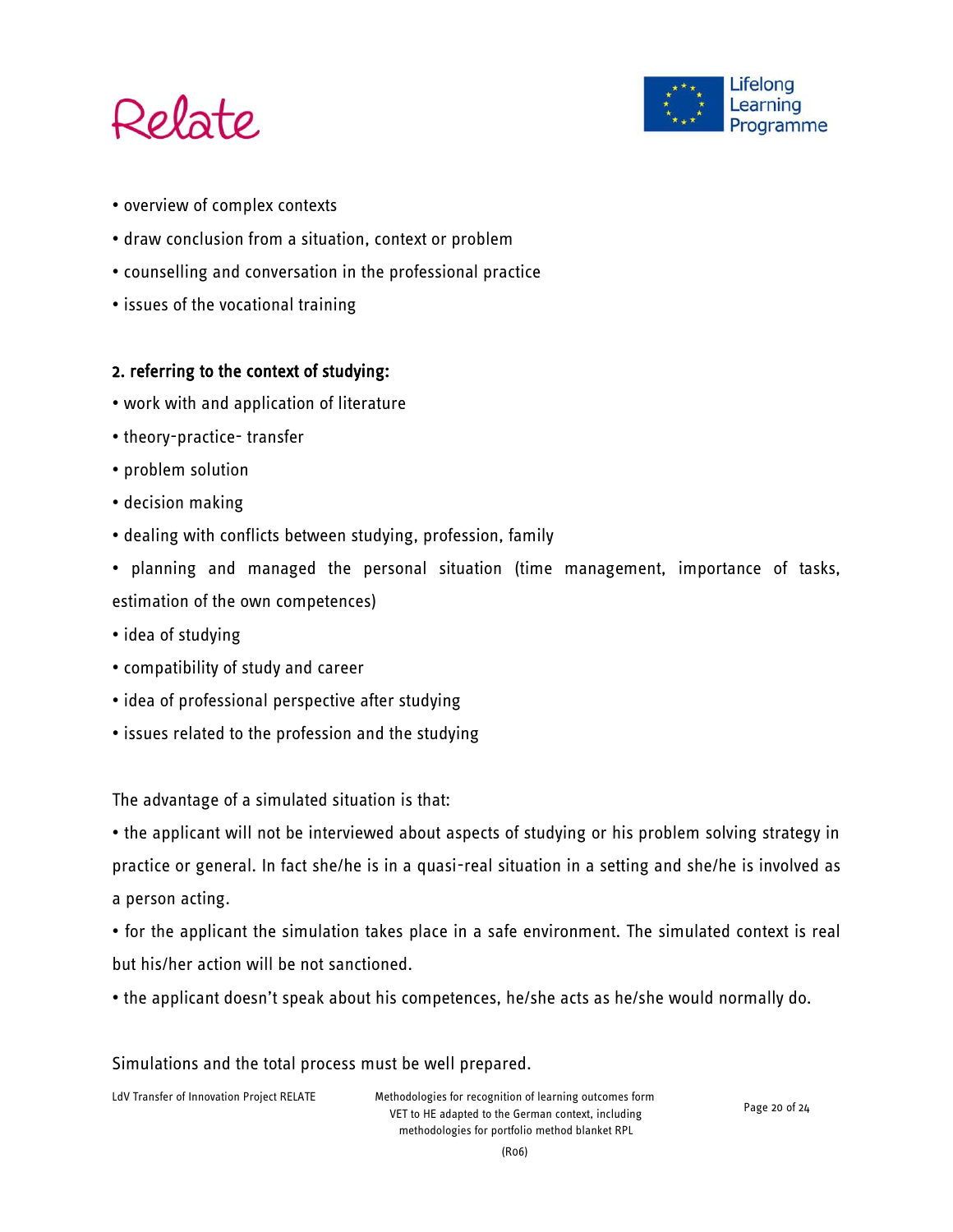



#### 1. To do before simulation starts

- choosing the topic of the simulation, creation of a scenario, defining the learning outcomes
- planning the setting (themes, participants and their roles, preparing the applicant, preparing the other participant(s), etc. ...)

• the prior competences of the applicant is taken into account for the scenario-plan (application documents are necessary for preparation)

- the applicant have to be prepared about the theme, with literature, etc.,
- the environment of the scenario should be authentic (considerations about room, material, ...), realistic feeling for time dimension
- the equipment should be planed and organized
- process should be planned
- the length of the scenario should be fixed
- the debriefing have to be prepared in the frame of the preparation of the simulation (question guide)

• the participants, the observers, the applicant have to be instructed about the scenario and the learning outcomes

#### **2. Performance of the simulation**

The planned scenario will be performed

#### $3.$  After simulation - the debriefing

Debriefing is very important to describe and analyze the situation with all participants and drawing conclusions. It is clear that not the mentor or the lecturer (who planed and lead the process) determine the result of the simulation.

Debriefing starts with the applicant, the participants, the moderator and the observers of the scenario after the scenario/the simulated situation.

The debriefing consists of four phases. At first, the *description phase* will work out, what's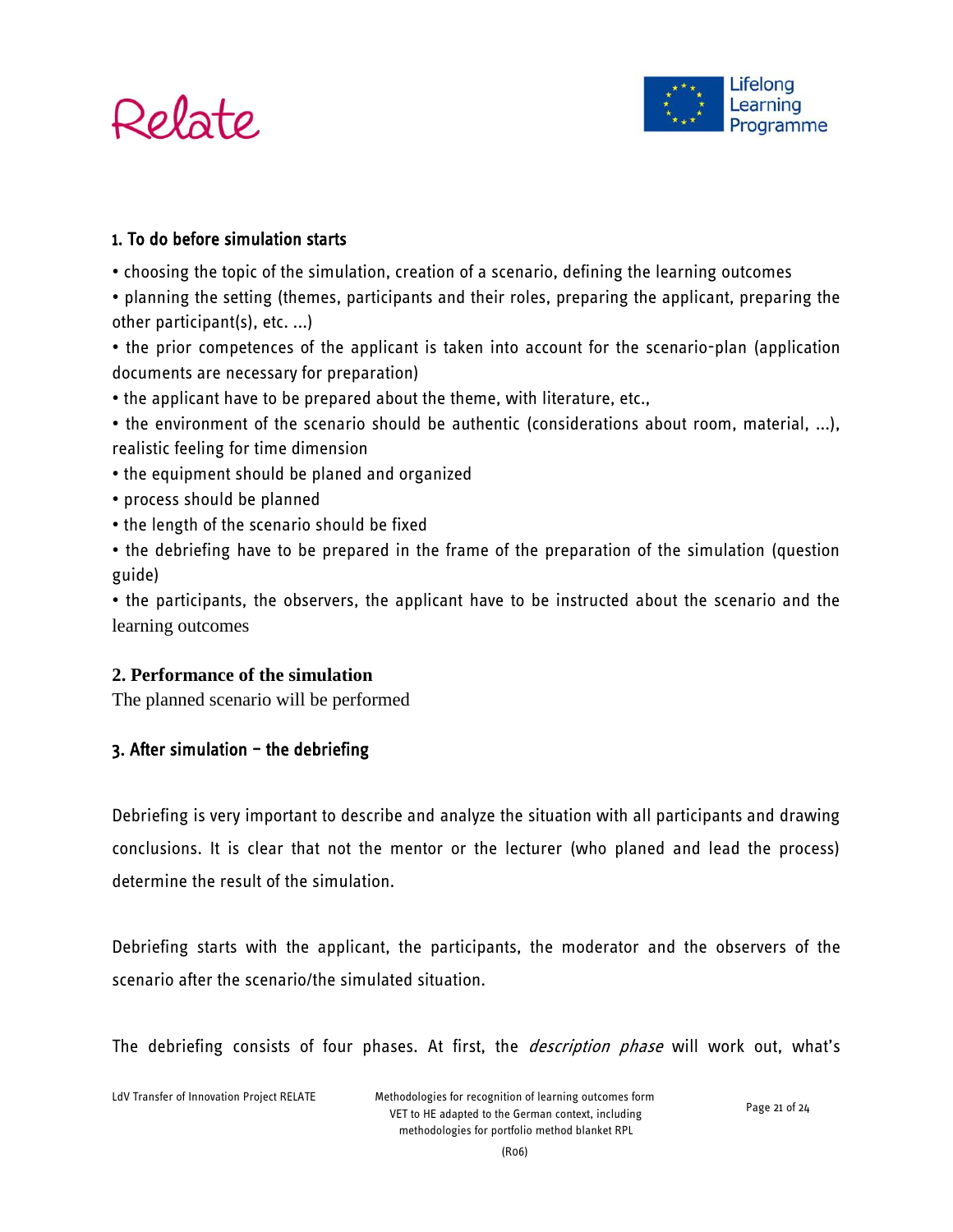



happened and characterized the situation by the participants. The *analyzing phase* aimed to discuss what went well and what not, why and what can be done in a different manner. The third step - *application phase* - makes the use of the addressed aspects to subject of discussion. At last, the simulation will be closed with the question, if someone have any comment to add.

The debriefing is an import part of the simulation pedagogy and it aimed to understand the situation and the outcome, it is not a method to show the applicant that he/she is unfit for studying. The shared debriefing makes the applicant clear what competences are necessary for studying and why.

The lecturer leading the simulated situation conducts the discussion between the participants. This should be a dialog at eye level about the consequences with regard to the process of studying.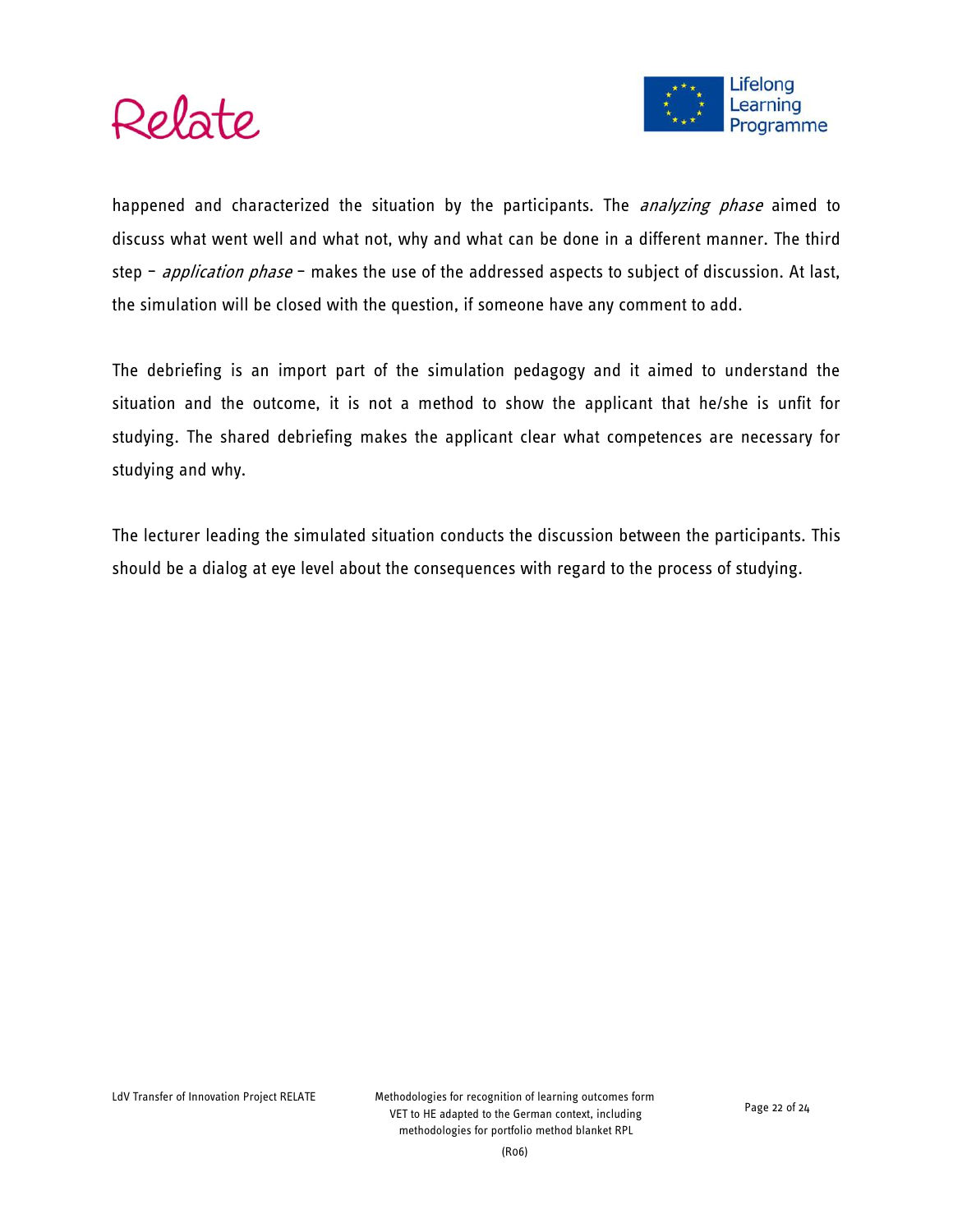



Results can be:

- speak about studying
- answer the questions of the applicant
- counselling about needs for studying
- support prior the study program by pointers on recommended reading
- offer complementary courses to the regular study program
- establish a mentorship between the new and an older student
- establish a mentorship between the new student and a lecturer
- agree regularly and fixes dates to evaluate the process of studying

• in case of the social pedagogy & management study program, modules from the presence course can be additionally visited.

If the simulated situation shows that the applicant have fundamental problems to fulfil the requirements of studying or to achieve the aim of the study program, it should be encouraged to discuss about the estimation and find a solution and define the steps to realize the solution.

#### 4. Steps for Implementation

Simulation uses technical support by perfect equipped skill centers or video cameras and broadcasting to the observers in another room. Using of video camera and broadcasting is helpful, because the direct presence of the observers in the simulation's room could lead to irritation of the applicant as well as of the participants and interfere with a standardized setting of the simulation.